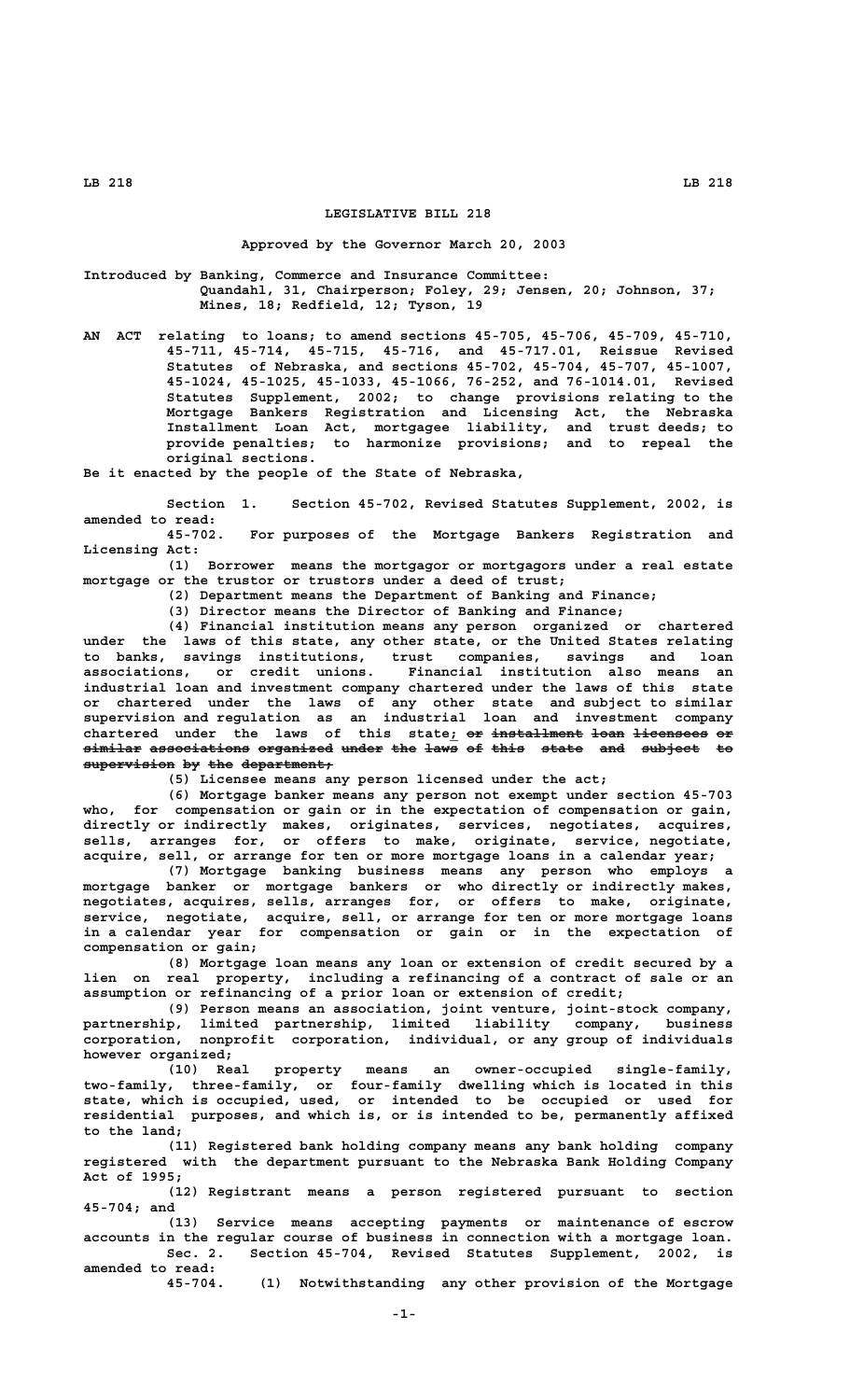**Bankers Registration and Licensing Act, no person exempt from licensing under subdivisions (1)(h) through (1)(j) of section 45-703 shall act as a mortgage banker or engage in the mortgage banking business until such person has registered with the department.**

**(2) Any person required to register pursuant to subsection (1) of this section shall submit to the department a registration statement on forms provided by the department. The forms shall contain such information as the department may prescribe as necessary or appropriate, including, but not limited to, (a) all addresses at which business is to be conducted, (b) the names and titles of each director and principal officer of the business, and (c) a description of the activities of the applicant in such detail as the department may require.**

**(3) The registration statement required in subsection (2) of this section shall be accompanied by a registration fee of fifty dollars.**

**(4) The department shall acknowledge the registration by issuing to the registrant a receipt or other form of acknowledgment.**

**(5) A registration under this section shall not be assignable.**

 **\_\_\_\_\_\_\_\_\_\_\_\_\_\_\_\_\_\_\_\_\_\_\_\_\_\_\_\_\_\_\_\_\_\_\_\_\_\_\_\_\_\_\_\_\_\_\_\_\_\_\_\_\_\_\_\_\_\_\_\_\_\_\_\_\_\_\_\_ (6) After original registration, all registrations shall remain in** full force and effect until the next succeeding March 1. Thereafter, a  **\_\_\_\_\_\_\_\_\_\_\_\_\_\_\_\_\_\_\_\_\_\_\_\_\_\_\_\_\_\_\_\_\_\_\_\_\_\_\_\_\_\_\_\_\_\_\_\_\_\_\_\_\_\_\_\_\_\_\_\_\_\_\_\_\_\_\_\_\_\_\_\_\_\_\_\_\_\_ registration under this section may be renewed on an annual basis for a** renewal fee of fifty dollars. Registrations in effect on the effective date  **\_\_\_\_\_\_\_\_\_\_\_\_\_\_\_\_\_\_\_\_\_\_\_\_\_\_\_\_\_\_\_\_\_\_\_\_\_\_\_\_\_\_\_\_\_\_\_\_\_\_\_\_\_\_\_ of this act shall remain in effect until March 1, 2004.**

> **Sec. 3. Section 45-705, Reissue Revised Statutes of Nebraska, is amended to read:**

> **45-705. (1) No person shall act as a mortgage banker or use the title mortgage banker in this state unless he, she, or it is licensed or has registered with the department as provided in the Mortgage Bankers** Registration and Licensing Act or is licensed under the Nebraska Installment  **Loan Act. \_\_\_\_\_\_\_\_**

 **\_\_\_\_\_\_\_\_\_\_\_\_\_\_\_\_\_\_\_\_ (2) Applicants for a license as a mortgage banker shall submit to the department an application on forms provided by the department. The application shall include, but not be limited to, (a) all addresses at which business is to be conducted, (b) the names and titles of each director and principal officer of the applicant, (c) the names of all shareholders, \_\_\_\_\_\_\_\_\_\_\_\_\_\_\_\_\_\_\_\_\_\_\_\_\_\_\_\_\_\_\_\_ \_\_\_\_\_\_\_\_\_\_\_\_\_\_\_\_\_\_\_\_\_\_\_\_\_\_\_\_\_\_\_\_\_\_\_\_\_\_\_\_\_\_ partners, or members of the applicant, (d) a description of the activities of** the applicant in such detail as the department may require, and  $\{d\}$  (e) if the **applicant is an individual, his or her social security number.**

**(3) The application required by this section shall include or be accompanied by, in a manner as prescribed by the director, (a) the name and street address in this state of a registered agent appointed by the licensee for receipt of service of process and (b) the written consent of the registered agent to the appointment.**

**(4) The application required by this section shall be accompanied by an application fee of three hundred dollars.**

(5) A license granted under the aet Mortgage Bankers Registration  **\_\_\_\_\_\_\_\_\_\_\_\_\_\_\_\_\_ and Licensing Act shall not be assignable.**

**Sec. 4. Section 45-706, Reissue Revised Statutes of Nebraska, is amended to read:**

**45-706. (1) Upon the filing of an application for a license, if the director finds that the character and general fitness of the applicant, the members thereof if the applicant is a partnership, limited liability company, association, or other organization, and the officers, directors, and principal employees if the applicant is a corporation are such that the business will be operated honestly, soundly, and efficiently in the public interest consistent with the purposes of the Mortgage Bankers Registration and Licensing Act, the director shall issue a license as a mortgage banker to the applicant. The director shall approve or deny an application for a license within ninety days \_\_\_\_\_\_\_\_\_\_\_\_\_\_\_\_\_\_\_\_\_\_\_\_\_\_\_\_\_\_\_\_\_\_\_\_\_\_\_\_\_\_ after the filing of the application and delivery of the bond required under \_\_\_\_\_\_\_\_\_\_\_\_\_\_ section 45-709 and payment of the required fee.**

**(2) If the director determines that the license should be denied, the director shall notify the applicant in writing of the denial and of the reasons for the denial. The director shall not deny an application for a license because of the failure to submit information required under the act or rules and regulations adopted and promulgated under the act without first giving the applicant an opportunity to correct the deficiency by supplying the missing information. A decision of the director denying a license pursuant to the act may be appealed, and the appeal shall be in accordance with the Administrative Procedure Act.**

(3) Upon the filing of an application, delivery of the bond required under section 45-709, and payment of the required fee, the director may issue the applicant a temporary license pending a final determination by the director granting or denying a license. The director shall issue a temporary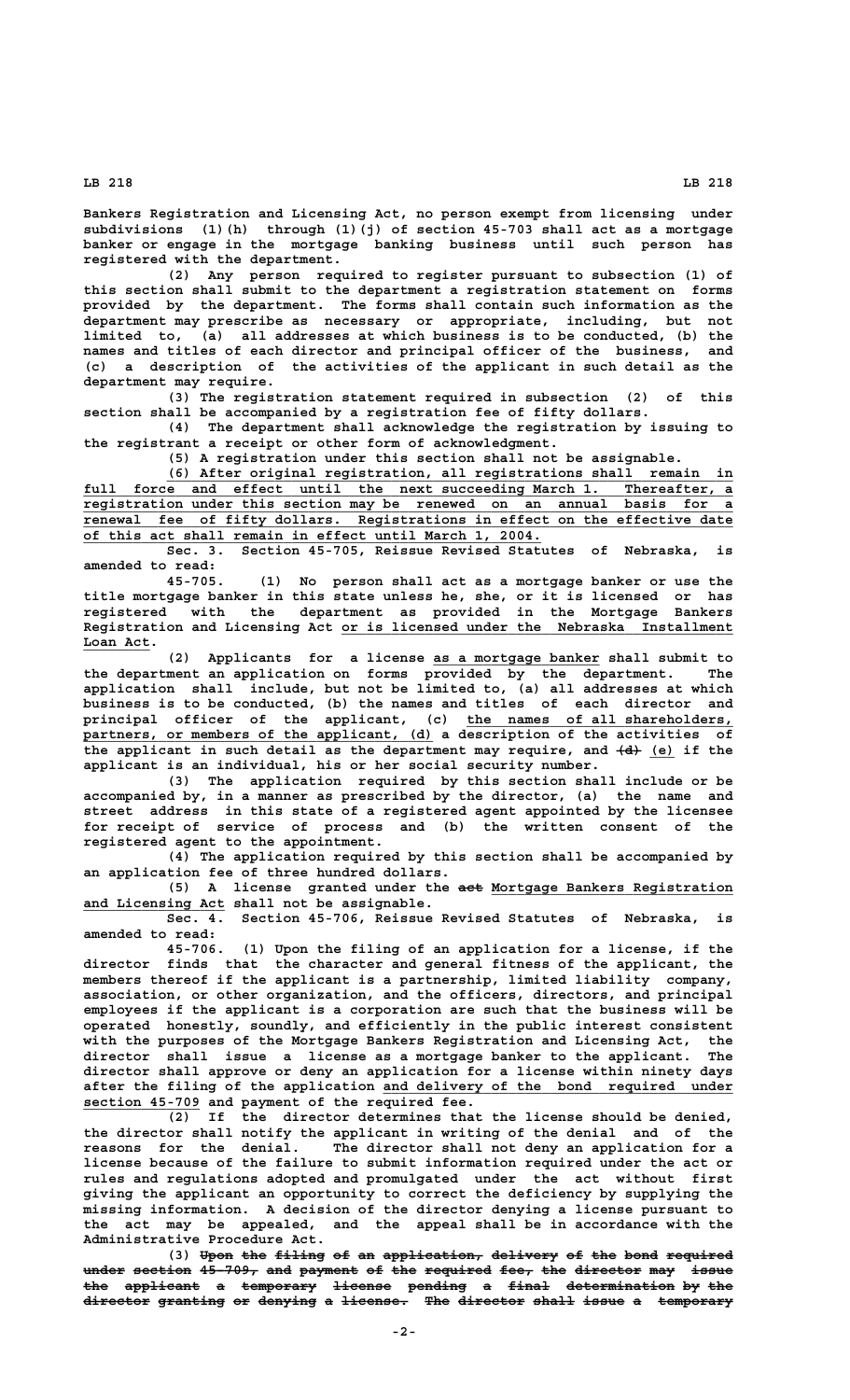**license** to any applicant that files an affidavit stating that the applicant was doing business in this state as a mortgage banker on or before January 1, 1989. The temporary license shall be for an initial period of ninety days and  $m$ ay be extended in the director's discretion beyond ninety days upon the **request of the applicant or upon the director's request. ——————— —— ——— ————————— —— ———— ——— —————————— ————————**

**(4) All initial licenses issued pursuant to subsection (1) of this ——— \_\_\_\_\_\_\_ —————— ———————— —— —————————— ——— —— ———— ——————— section shall remain in full force and effect until the next succeeding March ————— \_\_\_ 1. Thereafter licenses shall may be renewed annually by filing with the director an application for renewal containing such information as the director may require to indicate any material change in the information contained in the original application or succeeding renewal applications,\_** including - No <del>license in effect</del> on September 9, 1995, shall be renewed until **the licensee has filed with the director the information required by ——— ———————— ——— ————— ———— ——— ——————— subsection (3) of section 45-705. For the annual renewal of an original license to conduct mortgage banking business under the Mortgage Bankers Registration and Licensing Act, the fee shall be one hundred dollars.**

> **\_\_\_\_\_\_\_\_\_\_\_\_\_\_\_\_\_\_\_\_\_\_\_\_\_\_\_\_\_\_\_\_\_\_\_\_\_\_\_\_\_\_\_\_\_\_\_\_\_\_\_\_\_\_\_\_\_\_\_\_\_\_\_\_\_\_\_\_ (4) The director may require a licensee to maintain a minimum net** worth, proven by an audit conducted by a certified public accountant, if the  $\overline{\text{directory determines that the financial condition of the license warrants such}$  **\_\_\_\_\_\_\_\_\_\_\_\_\_\_\_\_\_\_\_\_\_\_\_\_\_\_\_\_\_\_\_\_\_\_\_\_\_\_\_\_\_\_\_\_\_\_\_\_\_\_\_\_\_\_\_\_\_\_\_\_\_\_\_\_ a requirement or that the requirement is in the public interest.**

> **Sec. 5. Section 45-707, Revised Statutes Supplement, 2002, is amended to read:**

> **45-707. (1) The director may, following a hearing under the Administrative Procedure Act, suspend or revoke any license issued pursuant to ———————— — under the Mortgage Bankers Registration and Licensing Act.** The director may  $\overline{\text{also}}$  impose an administrative fine for each separate violation of the act if the director finds: any of the following:<br>
> (a) The licensee has materially violated or

> **(a) The licensee has materially violated or demonstrated a continuing pattern of violating the Mortgage Bankers Registration and** Licensing Act, or rules and regulations adopted and promulgated under the act, any order, including a cease and desist order, issued under the act, or any other state or federal law applicable to the conduct of its business;  $\Theta \hat{r}$

> **(b) A fact or condition exists which, if it had existed at the time of the original application for the license, would have warranted the director \_ to deny the application;**

> **\_\_\_\_\_\_\_\_\_\_\_\_\_\_\_\_\_\_\_\_\_\_\_\_\_\_\_\_\_\_\_\_\_\_\_\_\_\_\_\_\_\_\_\_\_\_\_\_\_\_\_\_\_\_\_\_\_\_\_\_\_\_\_\_\_\_\_\_ (c) The licensee has violated a voluntary consent or compliance \_\_\_\_\_\_\_\_\_\_\_\_\_\_\_\_\_\_\_\_\_\_\_\_\_\_\_\_\_\_\_\_\_\_\_\_\_\_\_\_\_\_\_\_\_\_\_\_\_\_\_\_\_\_\_\_ agreement which had been entered into with the director;**

> **\_\_\_\_\_\_\_\_\_\_\_\_\_\_\_\_\_\_\_\_\_\_\_\_\_\_\_\_\_\_\_\_\_\_\_\_\_\_\_\_\_\_\_\_\_\_\_\_\_\_\_\_\_\_\_\_\_\_\_\_\_\_\_\_\_\_\_\_ (d) The licensee has made or caused to be made, in any document** filed with the director or in any proceeding under the Mortgage Bankers  **\_\_\_\_\_\_\_\_\_\_\_\_\_\_\_\_\_\_\_\_\_\_\_\_\_\_\_\_\_\_\_\_\_\_\_\_\_\_\_\_\_\_\_\_\_\_\_\_\_\_\_\_\_\_\_\_\_\_\_\_\_\_\_\_\_\_\_\_\_\_\_\_\_\_\_\_\_\_ Registration and Licensing Act, any statement which was, at the time and in \_\_\_\_\_\_\_\_\_\_\_\_\_\_\_\_\_\_\_\_\_\_\_\_\_\_\_\_\_\_\_\_\_\_\_\_\_\_\_\_\_\_\_\_\_\_\_\_\_\_\_\_\_\_\_\_\_\_\_\_\_\_\_\_\_\_\_\_\_\_\_\_\_\_\_\_\_\_ light of the circumstances under which it was made, false or misleading in any**  $m$ aterial respect or suppressed or withheld from the director any information which, if submitted by the licensee, would have resulted in denial of the  **license application; \_\_\_\_\_\_\_\_\_\_\_\_\_\_\_\_\_\_\_\_**

> **\_\_\_\_\_\_\_\_\_\_\_\_\_\_\_\_\_\_\_\_\_\_\_\_\_\_\_\_\_\_\_\_\_\_\_\_\_\_\_\_\_\_\_\_\_\_\_\_\_\_\_\_\_\_\_\_\_\_\_\_\_\_\_\_\_\_\_\_ (e) The licensee has refused to permit an examination by the**  $\frac{director}{of}$  the licensee's books and affairs pursuant to subsection (1) of  **\_\_\_\_\_\_\_\_\_\_\_\_\_\_\_\_\_\_\_\_\_\_\_\_\_\_\_\_\_\_\_\_\_\_\_\_\_\_\_\_\_\_\_\_\_\_\_\_\_\_\_\_\_\_\_\_\_\_\_\_\_\_\_\_\_\_\_\_\_\_\_\_\_\_\_\_\_\_ section 45-710 or has refused or failed to comply with subsection (2) of \_\_\_\_\_\_\_\_\_\_\_\_\_\_\_\_\_\_\_\_\_\_\_\_\_\_\_\_\_\_\_\_\_\_\_\_\_\_\_\_\_\_\_\_\_\_\_\_\_\_\_\_\_\_\_\_\_\_\_\_\_\_\_\_\_\_\_\_\_\_\_\_\_\_\_\_\_\_ section 45-710 after written notice of the violation by the director. Each \_\_\_\_\_\_\_\_\_\_\_\_\_\_\_\_\_\_\_\_\_\_\_\_\_\_\_\_\_\_\_\_\_\_\_\_\_\_\_\_\_\_\_\_\_\_\_\_\_\_\_\_\_\_\_\_\_\_\_\_\_\_\_\_\_\_\_\_\_\_\_\_\_\_\_\_\_\_ day the licensee continues in violation of this subdivision after such written \_\_\_\_\_\_\_\_\_\_\_\_\_\_\_\_\_\_\_\_\_\_\_\_\_\_\_\_\_\_\_\_\_\_\_\_\_\_\_\_ notice constitutes a separate violation;**

> **\_\_\_\_\_\_\_\_\_\_\_\_\_\_\_\_\_\_\_\_\_\_\_\_\_\_\_\_\_\_\_\_\_\_\_\_\_\_\_\_\_\_\_\_\_\_\_\_\_\_\_\_\_\_\_\_\_\_\_\_\_\_\_\_\_\_\_\_ (f) The licensee has failed to maintain records as required by \_\_\_\_\_\_\_\_\_\_\_\_\_\_\_\_\_\_\_\_\_\_\_\_\_\_\_\_\_\_\_\_\_\_\_\_\_\_\_\_\_\_\_\_\_\_\_\_\_\_\_\_\_\_\_\_\_\_\_\_\_\_\_\_\_\_\_\_\_\_\_\_\_\_\_\_\_\_ subdivision (8) of section 45-711 or as otherwise required following written** notice of the violation by the director. Each day the licensee continues in  **\_\_\_\_\_\_\_\_\_\_\_\_\_\_\_\_\_\_\_\_\_\_\_\_\_\_\_\_\_\_\_\_\_\_\_\_\_\_\_\_\_\_\_\_\_\_\_\_\_\_\_\_\_\_\_\_\_\_\_\_\_\_\_\_\_\_\_\_\_\_\_\_\_\_\_\_\_\_ violation of this subdivision after such written notice constitutes a separate violation; \_\_\_\_\_\_\_\_\_\_**

 **\_\_\_\_\_\_\_\_\_\_\_\_\_\_\_\_\_\_\_\_\_\_\_\_\_\_\_\_\_\_\_\_\_\_\_\_\_\_\_\_\_\_\_\_\_\_\_\_\_\_\_\_\_\_\_\_\_\_\_\_\_\_\_\_\_\_\_\_ (g) The licensee knowingly has employed any individual or knowingly \_\_\_\_\_\_\_\_\_\_\_\_\_\_\_\_\_\_\_\_\_\_\_\_\_\_\_\_\_\_\_\_\_\_\_\_\_\_\_\_\_\_\_\_\_\_\_\_\_\_\_\_\_\_\_\_\_\_\_\_\_\_\_\_\_\_\_\_\_\_\_\_\_\_\_\_\_\_ has maintained a contractual relationship with any individual acting as an \_\_\_\_\_\_\_\_\_\_\_\_\_\_\_\_\_\_\_\_\_\_\_\_\_\_\_\_\_\_\_\_\_\_\_\_\_\_\_\_\_\_\_\_\_\_\_\_\_\_\_\_\_\_\_\_\_\_\_\_\_\_\_\_\_\_\_\_\_\_\_\_\_\_\_\_\_\_ agent, if such individual has been convicted of, pleaded guilty to, or was \_\_\_\_\_\_\_\_\_\_\_\_\_\_\_\_\_\_\_\_\_\_\_\_\_\_\_\_\_\_\_\_\_\_\_\_\_\_\_\_\_\_\_\_\_\_\_\_\_\_\_\_\_\_\_\_\_\_\_\_\_\_\_\_\_\_\_\_\_\_\_\_\_\_\_\_\_\_ found guilty after a plea of nolo contendere to (i) a misdemeanor under any \_\_\_\_\_\_\_\_\_\_\_\_\_\_\_\_\_\_\_\_\_\_\_\_\_\_\_\_\_\_\_\_\_\_\_\_\_\_\_\_\_\_\_\_\_\_\_\_\_\_\_\_\_\_\_\_\_\_\_\_\_\_\_\_\_\_\_\_\_\_\_\_\_\_\_\_\_\_ state or federal law which involves dishonesty or fraud or which involves any \_\_\_\_\_\_\_\_\_\_\_\_\_\_\_\_\_\_\_\_\_\_\_\_\_\_\_\_\_\_\_\_\_\_\_\_\_\_\_\_\_\_\_\_\_\_\_\_\_\_\_\_\_\_\_\_\_\_\_\_\_\_\_\_\_\_\_\_\_\_\_\_\_\_\_\_\_\_ aspect of the mortgage banking business, financial institution business, or \_\_\_\_\_\_\_\_\_\_\_\_\_\_\_\_\_\_\_\_\_\_\_\_\_\_\_\_\_\_\_\_\_\_\_\_\_\_\_\_\_\_\_\_\_\_\_\_\_\_\_\_\_\_\_\_\_\_\_\_\_\_\_\_\_\_\_\_\_\_\_\_ installment loan business or (ii) any felony under state or federal law;**

 **\_\_\_\_\_\_\_\_\_\_\_\_\_\_\_\_\_\_\_\_\_\_\_\_\_\_\_\_\_\_\_\_\_\_\_\_\_\_\_\_\_\_\_\_\_\_\_\_\_\_\_\_\_\_\_\_\_\_\_\_\_\_\_\_\_\_\_\_ (h) The licensee has violated the written restrictions or conditions \_\_\_\_\_\_\_\_\_\_\_\_\_\_\_\_\_\_\_\_\_\_\_\_\_\_\_\_\_\_\_\_\_\_\_ under which the license was issued;**

 **\_\_\_\_\_\_\_\_\_\_\_\_\_\_\_\_\_\_\_\_\_\_\_\_\_\_\_\_\_\_\_\_\_\_\_\_\_\_\_\_\_\_\_\_\_\_\_\_\_\_\_\_\_\_\_\_\_\_\_\_\_\_\_\_\_\_\_\_ (i) The licensee, or if the licensee is a business entity, one of \_\_\_\_\_\_\_\_\_\_\_\_\_\_\_\_\_\_\_\_\_\_\_\_\_\_\_\_\_\_\_\_\_\_\_\_\_\_\_\_\_\_\_\_\_\_\_\_\_\_\_\_\_\_\_\_\_\_\_\_\_\_\_\_\_\_\_\_\_\_\_\_\_\_\_\_\_\_ the officers, directors, shareholders, partners, and members, was convicted \_\_\_\_\_\_\_\_\_\_\_\_\_\_\_\_\_\_\_\_\_\_\_\_\_\_\_\_\_\_\_\_\_\_\_\_\_\_\_\_\_\_\_\_\_\_\_\_\_\_\_\_\_\_\_\_\_\_\_\_\_\_\_\_\_\_\_\_\_\_\_\_\_\_\_\_\_\_ of, pleaded guilty to, or was found guilty after a plea of nolo contendere to \_\_\_\_\_\_\_\_\_\_\_\_\_\_\_\_\_\_\_\_\_\_\_\_\_\_\_\_\_\_\_\_\_\_\_\_\_\_\_\_\_\_\_\_\_\_\_\_\_\_\_\_\_\_\_\_\_\_\_\_\_\_\_\_\_\_\_\_\_\_\_\_\_\_\_\_\_\_ (i) a misdemeanor under any state or federal law which involves dishonesty or \_\_\_\_\_\_\_\_\_\_\_\_\_\_\_\_\_\_\_\_\_\_\_\_\_\_\_\_\_\_\_\_\_\_\_\_\_\_\_\_\_\_\_\_\_\_\_\_\_\_\_\_\_\_\_\_\_\_\_\_\_\_\_\_\_\_\_\_\_\_\_\_\_\_\_\_\_\_ fraud or which involves any aspect of the mortgage banking business, financial \_\_\_\_\_\_\_\_\_\_\_\_\_\_\_\_\_\_\_\_\_\_\_\_\_\_\_\_\_\_\_\_\_\_\_\_\_\_\_\_\_\_\_\_\_\_\_\_\_\_\_\_\_\_\_\_\_\_\_\_\_\_\_\_\_\_\_\_\_\_\_\_\_\_\_\_\_\_ institution business, or installment loan business or (ii) any felony under \_\_\_\_\_\_\_\_\_\_\_\_\_\_\_\_\_\_\_\_\_ state or federal law;**

 **\_\_\_\_\_\_\_\_\_\_\_\_\_\_\_\_\_\_\_\_\_\_\_\_\_\_\_\_\_\_\_\_\_\_\_\_\_\_\_\_\_\_\_\_\_\_\_\_\_\_\_\_\_\_\_\_\_\_\_\_\_\_\_\_\_\_\_\_ (j) The licensee has had a similar license revoked in any other**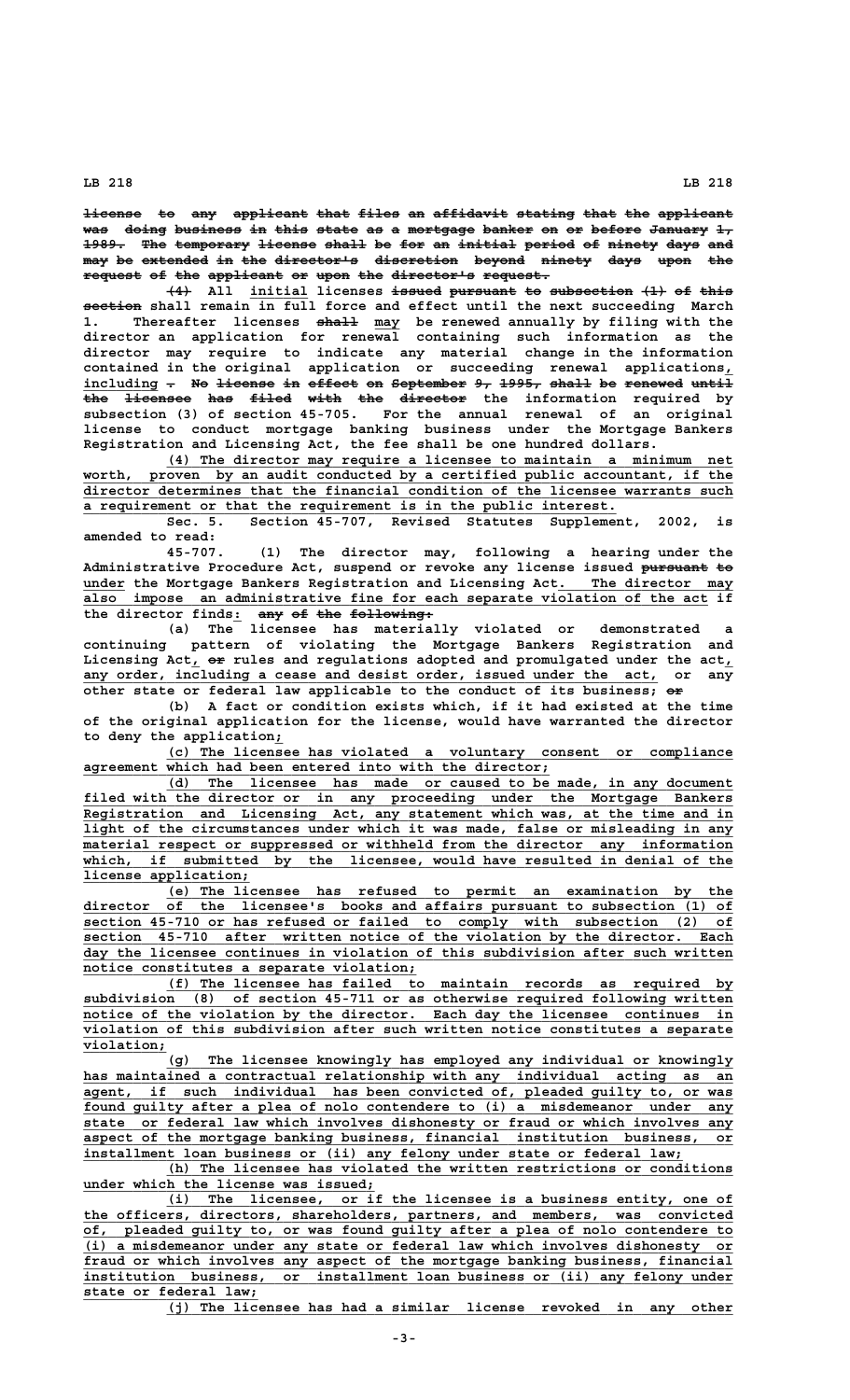**jurisdiction; or \_\_\_\_\_\_\_\_\_\_\_\_\_\_\_\_**

 **\_\_\_\_\_\_\_\_\_\_\_\_\_\_\_\_\_\_\_\_\_\_\_\_\_\_\_\_\_\_\_\_\_\_\_\_\_\_\_\_\_\_\_\_\_\_\_\_\_\_\_\_\_\_\_\_\_\_\_\_\_\_\_\_\_\_\_\_ (k) The licensee has failed to reasonably supervise any officer,** employee, or agent to assure his or her compliance with the Mortgage Bankers  **\_\_\_\_\_\_\_\_\_\_\_\_\_\_\_\_\_\_\_\_\_\_\_\_\_\_\_\_\_\_\_\_\_\_\_\_\_\_\_\_\_\_\_\_\_\_\_\_\_\_\_\_\_\_\_\_\_\_\_\_\_\_\_\_\_\_\_\_\_\_\_\_\_\_\_\_\_\_ Registration and Licensing Act or with any state or federal law applicable to \_\_\_\_\_\_\_\_\_\_\_\_\_\_\_\_\_\_\_\_\_\_\_\_\_\_\_\_\_\_ the mortgage banking business.**

**(2) Except as provided in this section, a license shall not be revoked or suspended except after notice and a hearing in accordance with the Administrative Procedure Act.**

**(3) A licensee may voluntarily surrender a license by delivering to the director written notice of the surrender, but a surrender shall not affect civil or criminal liability for acts committed before the surrender or\_\_ \_\_\_\_\_\_\_\_\_\_\_\_\_\_\_\_\_\_\_\_\_\_\_\_\_\_\_\_\_\_\_\_\_\_\_\_\_\_\_\_\_\_\_\_\_\_\_\_\_\_\_\_\_\_\_\_\_\_\_\_\_\_\_\_\_\_\_\_\_\_\_\_\_\_\_\_\_\_ liability for any fines which may be levied against the licensee or any of its \_\_\_\_\_\_\_\_\_\_\_\_\_\_\_\_\_\_\_\_\_\_\_\_\_\_\_\_\_\_\_\_\_\_\_\_\_\_\_\_\_\_\_\_\_\_\_\_\_\_\_\_\_\_\_\_\_\_\_\_\_\_\_\_\_\_\_\_\_\_\_\_\_\_\_\_\_\_ officers, directors, shareholders, partners, or members pursuant to section \_\_\_\_\_\_\_\_\_\_\_\_\_\_\_\_\_\_\_\_\_\_\_\_\_\_\_\_\_\_\_\_\_\_\_\_\_\_\_\_\_\_\_\_\_\_\_\_\_ 45-717.01 for acts committed before the surrender.**

**(4)(a) If a licensee fails to renew its license as required by section 45-706 and does not voluntarily surrender the license pursuant to subsection (3) of this section, the department may issue a notice of —————————— ——— — expiration of the license to the licensee in lieu of revocation proceedings.**

**(b) If a licensee fails to maintain a surety bond as required by section 45-709, the department may issue a notice of cancellation of the license in lieu of revocation proceedings.**

**(5) Revocation, suspension, surrender, cancellation, or expiration of a license shall not impair or affect the obligation of a preexisting lawful contract between the licensee and any person, including a borrower.**

**(6) Revocation, suspension, cancellation, or expiration of a license shall not affect civil or criminal liability for acts committed before the revocation, suspension, cancellation, or expiration.**

**Sec. 6. Section 45-709, Reissue Revised Statutes of Nebraska, is amended to read:**

 **\_\_\_ 45-709. (1) An applicant for a license shall file with the department a surety bond in the amount of fifty thousand dollars, furnished by a surety company authorized to do business in the State of Nebraska. The bond shall be for the use of the State of Nebraska and any Nebraska resident who may have claims or causes of action against the applicant. Submission of a rider to an existing bond indicating that the required coverage is outstanding and evidencing the beneficiaries required in this section shall satisfy the requirements of this section. The bond or a substitute bond shall remain in effect during all periods of licensing.**

 **\_\_\_\_\_\_\_\_\_\_\_\_\_\_\_\_\_\_\_\_\_\_\_\_\_\_\_\_\_\_\_\_\_\_\_\_\_\_\_\_\_\_\_\_\_\_\_\_\_\_\_\_\_\_\_\_\_\_\_\_\_\_\_\_\_\_\_\_ (2) At any time the director may require the filing of a new or \_\_\_\_\_\_\_\_\_\_\_\_\_\_\_\_\_\_\_\_\_\_\_\_\_\_\_\_\_\_\_\_\_\_\_\_\_\_\_\_\_\_\_\_\_\_\_\_\_\_\_\_\_\_\_\_\_\_\_\_\_\_\_\_\_\_\_\_\_\_\_\_\_\_\_\_\_\_ supplemental bond in the form as provided in subsection (1) of this section if \_\_\_\_\_\_\_\_\_\_\_\_\_\_\_\_\_\_\_\_\_\_\_\_\_\_\_\_\_\_\_\_\_\_\_\_\_\_\_\_\_\_\_\_\_\_\_\_\_\_\_\_\_\_\_\_\_\_\_\_\_\_\_\_\_\_\_\_\_\_\_\_\_\_\_\_\_\_ he or she determines that the bond filed under this section is exhausted or is \_\_\_\_\_\_\_\_\_\_\_\_\_\_\_\_\_\_\_\_\_\_\_\_\_\_\_\_\_\_\_\_\_\_\_\_\_\_\_\_\_\_\_\_\_\_\_\_\_\_\_\_\_\_\_\_\_\_\_\_\_\_\_\_\_\_\_\_\_\_\_\_\_\_\_\_\_\_ inadequate for any reason, including the financial condition of the licensee \_\_\_\_\_\_\_\_\_\_\_\_\_\_\_\_\_\_\_\_\_\_\_\_\_\_\_\_\_\_\_\_\_\_\_\_\_\_\_\_\_\_\_\_\_\_\_\_\_\_\_\_\_\_\_\_\_\_\_\_\_\_\_\_\_\_\_\_\_\_\_\_\_\_\_\_\_\_ or the applicant for a license. The new or supplemental bond shall not exceed \_\_\_\_\_\_\_\_\_\_\_\_\_\_\_\_\_\_\_\_ one million dollars.**

**Sec. 7. Section 45-710, Reissue Revised Statutes of Nebraska, is amended to read:**

(1) The director may examine  $\theta$  **documents and records**  $\frac{1}{\text{maintained by a license.}}$  The director may investigate complaints about a  **\_\_\_\_\_\_\_\_\_\_\_\_\_\_\_\_\_\_\_\_\_\_\_\_\_\_\_\_\_\_\_\_\_\_\_\_\_\_\_\_ —— —— — licensee. The director may investigate or reports of alleged violations by a licensee made to the director. Such investigation or examination by the ———————— ———— —— ——— ————————— ———— ————————————— —— ——————————— —— —— director shall be restricted to acquiring information from the books, ———————— ————— —— —————————— —— ————————— ——————————— ———— ——— ————— accounts, records, and files maintained by the licensee relevant to the ————————— ———————— ——— ————— —————————— —— ——— ———————— ———————— —— —— alleged violation or complaint of the Mortgage Bankers Registration and ——————— ————————— —— ————————— \_\_\_\_\_\_\_\_\_\_\_\_\_\_\_\_\_\_\_\_\_\_\_\_\_\_\_\_\_\_\_\_\_\_\_\_\_\_\_\_\_\_\_ \_\_\_\_\_\_\_\_\_\_\_\_\_\_\_\_\_\_\_\_\_\_\_\_\_\_\_\_\_\_\_\_\_\_\_\_\_\_\_\_\_\_\_\_\_\_\_\_\_\_\_\_\_\_\_\_\_\_\_\_\_\_\_\_\_\_\_\_\_\_\_\_\_\_\_\_\_ Licensing Act or any rule, regulation, or order of the director under the act.**

**(2) Upon receipt by a licensee of the director's notice of ——— \_\_ investigation and or inquiry request for information, the licensee shall respond within twenty-one calendar days. Each day beyond that time a licensee \_\_\_\_\_\_\_\_\_\_\_\_\_\_\_\_ fails to respond as required by this subsection shall constitute a separate violation of the Mortgage Bankers Registration and Licensing Act. This \_\_\_\_ \_\_\_\_\_\_\_\_\_\_\_\_\_\_\_\_\_\_\_\_\_\_\_\_\_\_\_\_\_\_\_\_\_\_\_\_\_\_\_\_\_\_\_\_\_\_\_\_\_\_\_\_\_\_\_\_\_\_\_\_\_\_\_\_\_\_\_\_\_\_\_\_\_\_\_\_\_\_ subsection shall not be construed to require the director to send a notice of \_\_\_\_\_\_\_\_\_\_\_\_\_\_\_\_\_\_\_\_\_\_\_\_\_\_\_\_\_\_\_\_\_\_\_\_\_\_\_\_\_\_ investigation to a licensee or any person.**

**(3) In conducting an examination under this section, the director may rely on reports made by the licensee which have been prepared within the preceding twelve months for the following federal agencies or federally related entities:**

**(a) The United States Department of Housing and Urban Development;**

**(b) The Federal Housing Administration;**

**(c) The Federal National Mortgage Association;**

**(d) The Government National Mortgage Association;**

**(e) The Federal Home Loan Mortgage Corporation; or**

**(f) The United States Department of Veterans Affairs.**

**(4) If the director receives a complaint or other information**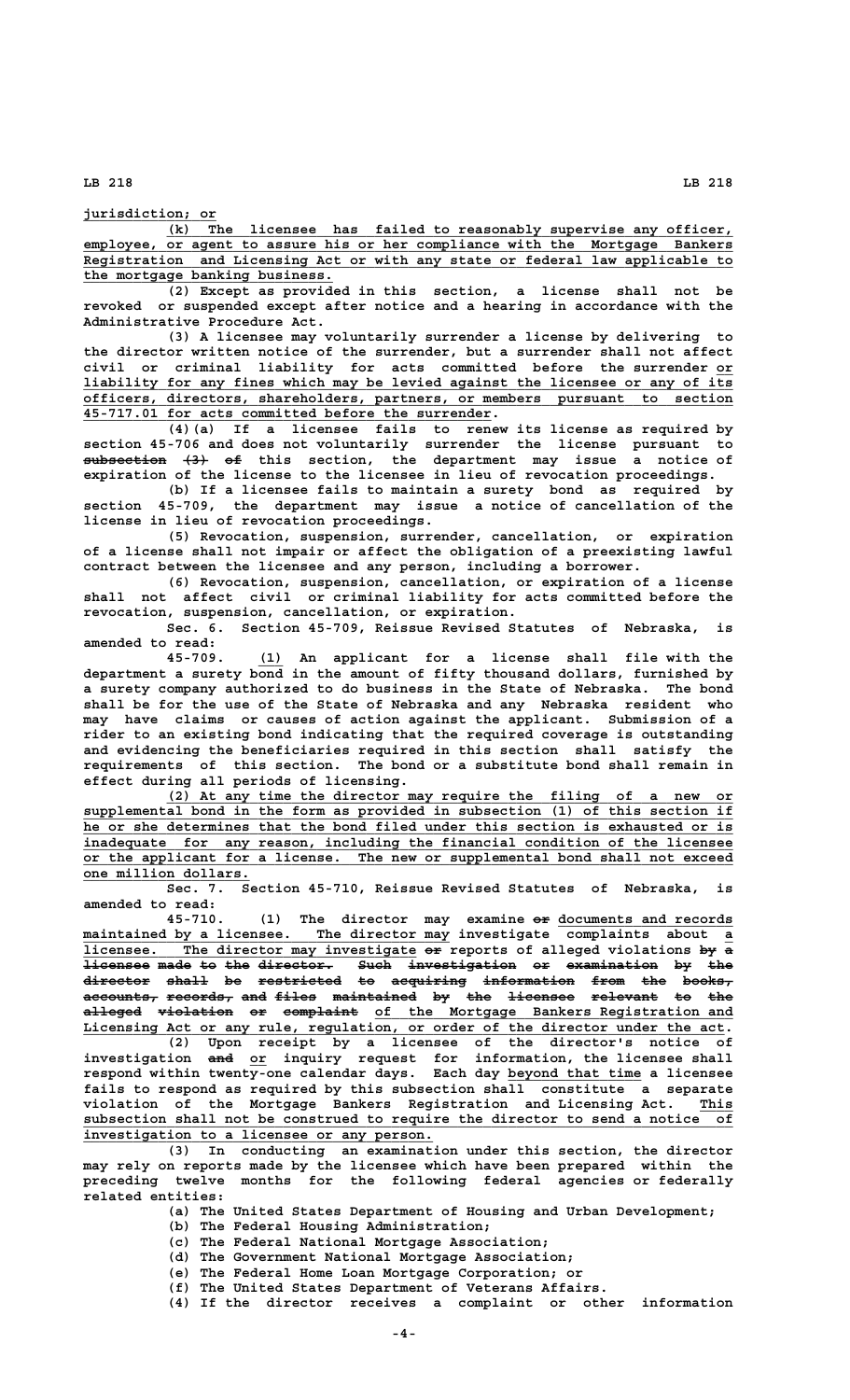**year;**

 **LB 218 LB 218**

**concerning noncompliance with the Mortgage Bankers Registration and Licensing Act by an exempt person, the director shall inform the agency having supervisory authority over the exempt person of the complaint.**

**(5) The total charge for an examination or investigation shall be paid by the licensee to the director within thirty days after the director has requested payment. The amount of the fee shall be based on the actual cost of the examination, including travel expenses, as determined by the director. The director may adopt and promulgate rules and regulations which provide for a charge for late payment of the fee not to exceed fifty dollars per day.**

**(6) Examination reports shall not be deemed public records and may be withheld from the public pursuant to section 84-712.05.**

**(7) Complaint files shall be deemed public records.**

**Sec. 8. Section 45-711, Reissue Revised Statutes of Nebraska, is amended to read:**

**45-711. A licensee shall:**

**(1) Disburse required funds paid by the borrower and held in escrow for the payment of insurance payments no later than the date upon which the premium is due under the insurance policy;**

**(2) Disburse funds paid by the borrower and held in escrow for the payment of real estate taxes prior to the time such real estate taxes become delinquent;**

**(3) Pay any penalty incurred by the borrower because of the failure of the licensee to make the payments required in subdivisions (1) and (2) of this section unless the licensee establishes that the failure to timely make the payments was due solely to the fact that the borrower was sent a written notice of the amount due more than fifteen calendar days before the due date to the borrower's last-known address and failed to timely remit the amount due to the licensee;**

**(4) At least annually perform a complete escrow analysis. If there is a change in the amount of the periodic payments, the licensee shall mail written notice of such change to the borrower at least twenty calendar days before the effective date of the change in payment. The following information** shall be provided to the borrower, without charge, in one or more reports, at  **least annually:**

**(a) The name and address of the licensee;**

**(b) The name and address of the borrower;**

**(c) A summary of the escrow account activity during the year which includes all of the following:**

**(i) The balance of the escrow account at the beginning of the year; (ii) The aggregate amount of deposits to the escrow account during the year; and**

**(iii) The aggregate amount of withdrawals from the escrow account for each of the following categories:**

**(A) Payments applied to loan principal;**

**(B) Payments applied to interest;**

**(C) Payments applied to real estate taxes;**

- **(D) Payments for real property insurance premiums; and**
- **(E) All other withdrawals; and**
- **(d) A summary of loan principal for the year as follows:**
- **(i) The amount of principal outstanding at the beginning of the**

**(ii) The aggregate amount of payments applied to principal during the year; and**

**(iii) The amount of principal outstanding at the end of the year;**

(5) Not later than January 1, 1996, establish Establish and maintain **a toll-free telephone number or accept collect telephone calls to respond to inquiries from borrowers, if the licensee services mortgage loans. If a licensee ceases to service mortgage loans, it shall continue to maintain a toll-free telephone number or accept collect telephone calls to respond to inquiries from borrowers for a period of twelve months after the date the licensee ceased to service mortgage loans. A telephonic messaging service which does not permit the borrower an option of personal contact with an employee, agent, or contractor of the licensee shall not satisfy the conditions of this section. Each day such licensee fails to comply with this subdivision shall constitute a separate violation of the Mortgage Bankers Registration and Licensing Act;**

**(6) Answer in writing, within ten business days of after receipt, —— \_\_\_\_\_ any written request for payoff information received from a borrower or a \_\_\_\_\_\_\_\_\_\_\_\_\_\_\_\_\_\_\_\_\_\_\_\_\_\_\_\_\_\_\_\_\_\_\_\_\_\_\_\_\_ borrower's designated representative. This service shall be provided without \_\_\_\_\_\_\_\_\_\_\_\_\_\_\_\_\_\_\_\_\_\_\_\_\_\_\_\_\_\_\_\_\_\_\_\_\_\_\_\_\_\_\_\_\_\_\_\_\_\_\_\_\_\_\_\_\_\_\_\_\_\_\_\_\_\_\_\_\_\_\_\_\_\_\_\_\_\_ charge to the borrower, except that when such information is provided upon \_\_\_\_\_\_\_\_\_\_\_\_\_\_\_\_\_\_\_\_\_\_\_\_\_\_\_\_\_\_\_\_\_\_\_\_\_\_\_\_\_\_\_\_\_\_\_\_\_\_\_\_\_\_\_\_\_\_\_\_\_\_\_\_\_\_\_\_\_\_\_\_\_\_\_\_\_\_ request within sixty days after the fulfillment of a previous request, a** processing fee of up to ten dollars may be charged; and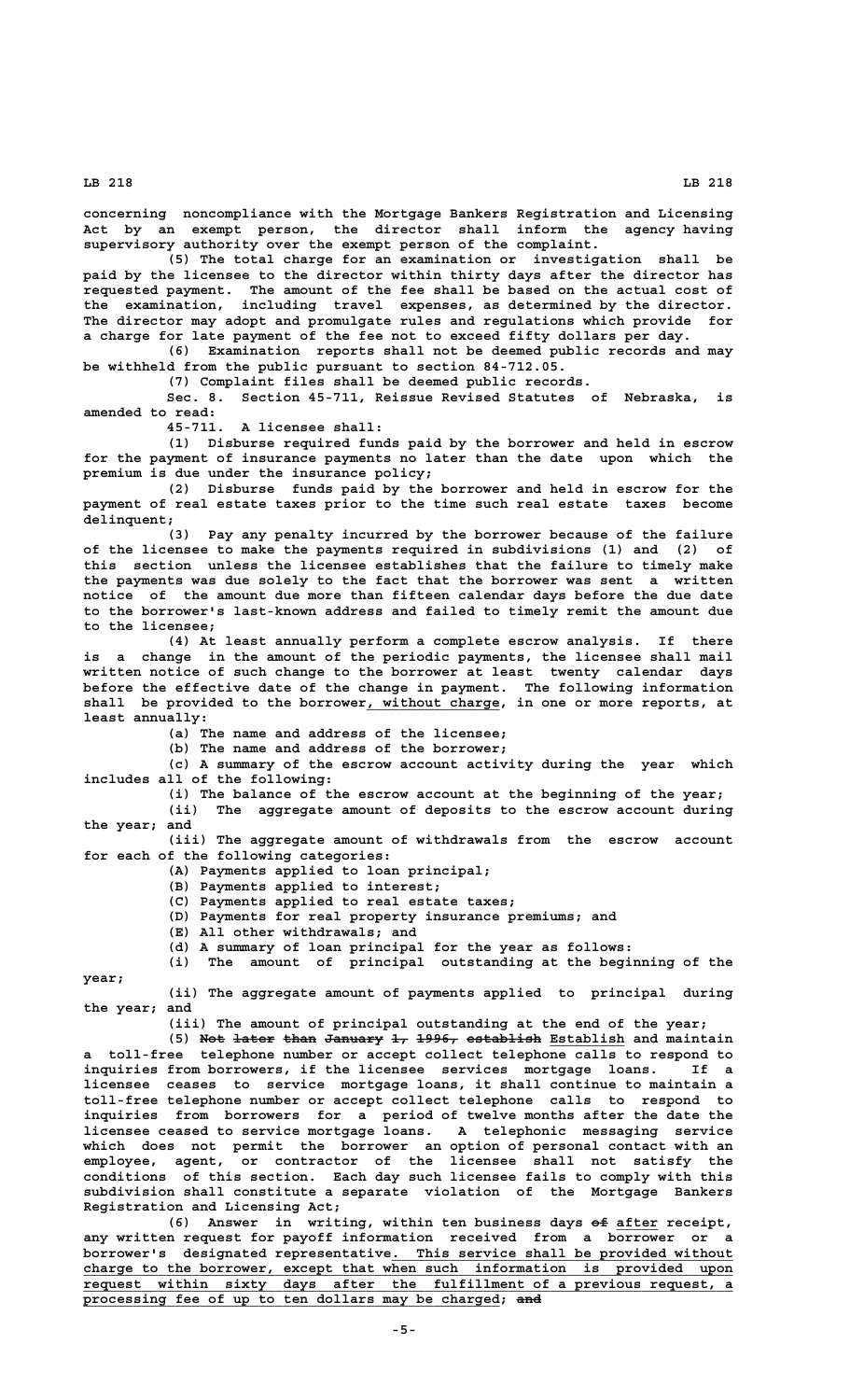**(7) Execute and deliver a release of mortgage pursuant to the provisions of section 76-252 or, in the case of a trust deed, execute and deliver a reconveyance pursuant to the provisions of section 76-1014.01;\_**

 **\_\_\_\_\_\_\_\_\_\_\_\_\_\_\_\_\_\_\_\_\_\_\_\_\_\_\_\_\_\_\_\_\_\_\_\_\_\_\_\_\_\_\_\_\_\_\_\_\_\_\_\_\_\_\_\_\_\_\_\_\_\_\_\_\_\_\_\_ (8) Maintain a copy of all documents and records relating to each \_\_\_\_\_\_\_\_\_\_\_\_\_\_\_\_\_\_\_\_\_\_\_\_\_\_\_\_\_\_\_\_\_\_\_\_\_\_\_\_\_\_\_\_\_\_\_\_\_\_\_\_\_\_\_\_\_\_\_\_\_\_\_\_\_\_\_\_\_\_\_\_\_\_\_\_\_\_ mortgage loan and application for a mortgage loan, including, but not limited \_\_\_\_\_\_\_\_\_\_\_\_\_\_\_\_\_\_\_\_\_\_\_\_\_\_\_\_\_\_\_\_\_\_\_\_\_\_\_\_\_\_\_\_\_\_\_\_\_\_\_\_\_\_\_\_\_\_\_\_\_\_\_\_\_\_\_\_\_\_\_\_\_\_\_\_\_\_ to, loan applications, federal Truth in Lending Act statements, good faith \_\_\_\_\_\_\_\_\_\_\_\_\_\_\_\_\_\_\_\_\_\_\_\_\_\_\_\_\_\_\_\_\_\_\_\_\_\_\_\_\_\_\_\_\_\_\_\_\_\_\_\_\_\_\_\_\_\_\_\_\_\_\_\_\_\_\_\_\_\_\_\_\_\_\_\_\_\_ estimates, appraisals, notes, rights of rescission, and mortgages or trust \_\_\_\_\_\_\_\_\_\_\_\_\_\_\_\_\_\_\_\_\_\_\_\_\_\_\_\_\_\_\_\_\_\_\_\_\_\_\_\_\_\_\_\_\_\_\_\_\_\_\_\_\_\_\_\_\_\_\_\_\_\_\_\_\_\_\_\_\_\_\_\_\_\_\_\_\_\_ deeds for a period of two years after the date the mortgage loan is funded or \_\_\_\_\_\_\_\_\_\_\_\_\_\_\_\_\_\_\_\_\_\_\_\_\_\_\_\_\_\_\_\_\_\_\_\_\_\_\_\_\_\_\_\_\_\_\_\_ the loan application is denied or withdrawn; and**

 **\_\_\_\_\_\_\_\_\_\_\_\_\_\_\_\_\_\_\_\_\_\_\_\_\_\_\_\_\_\_\_\_\_\_\_\_\_\_\_\_\_\_\_\_\_\_\_\_\_\_\_\_\_\_\_\_\_\_\_\_\_\_\_\_\_\_\_\_ (9) Notify the director in writing within thirty days after the \_\_\_\_\_\_\_\_\_\_\_\_\_\_\_\_\_\_\_\_\_\_\_\_\_\_\_\_\_\_\_\_\_\_\_\_\_\_\_\_\_\_\_\_\_\_\_\_\_\_\_\_\_\_\_\_\_\_\_\_\_\_\_\_\_\_\_\_\_\_ occurrence of any material development, including, but not limited to:**

 **\_\_\_\_\_\_\_\_\_\_\_\_\_\_\_\_\_\_\_\_\_\_\_\_\_\_\_\_\_\_\_\_\_\_\_\_\_\_\_\_\_\_\_\_\_\_\_\_\_\_\_\_\_\_\_\_\_\_\_\_\_\_\_\_\_\_\_\_ (a) The filing of a voluntary petition in bankruptcy or notice of a \_\_\_\_\_\_\_\_\_\_\_\_\_\_\_\_\_\_\_\_\_\_\_\_\_\_\_\_\_\_\_\_\_\_\_\_\_\_\_\_\_\_\_\_\_\_\_\_ filing of an involuntary petition in bankruptcy;**

(b) Business reorganization;<br>(c) The institution of lice  **\_\_\_\_\_\_\_\_\_\_\_\_\_\_\_\_\_\_\_\_\_\_\_\_\_\_\_\_\_\_\_\_\_\_\_\_\_\_\_\_\_\_\_\_\_\_\_\_\_\_\_\_\_\_\_\_\_\_\_\_\_\_\_\_\_\_\_\_ (c) The institution of license suspension or revocation procedures \_\_\_\_\_\_\_\_\_\_\_\_\_\_\_\_\_\_\_\_\_\_\_\_\_\_\_\_\_\_\_\_\_\_\_ by any other state or jurisdiction;**

 **\_\_\_\_\_\_\_\_\_\_\_\_\_\_\_\_\_\_\_\_\_\_\_\_\_\_\_\_\_\_\_\_\_\_\_\_\_\_\_\_\_\_\_\_\_\_\_\_\_\_\_\_\_\_\_\_\_\_\_\_\_\_\_\_\_\_\_\_ (d) The filing of a criminal indictment or information against the \_\_\_\_\_\_\_\_\_\_\_\_\_\_\_\_\_\_\_\_\_\_\_\_\_\_\_\_\_\_\_\_\_\_\_\_\_\_\_\_\_\_\_\_\_\_\_\_\_\_\_\_\_\_\_\_\_\_\_\_\_\_\_\_\_\_\_\_\_\_\_\_\_\_\_\_\_\_ licensee or any of its officers, directors, shareholders, partners, members, \_\_\_\_\_\_\_\_\_\_\_\_\_\_\_\_\_\_\_\_\_\_\_\_ employees, or agents; or**

 **\_\_\_\_\_\_\_\_\_\_\_\_\_\_\_\_\_\_\_\_\_\_\_\_\_\_\_\_\_\_\_\_\_\_\_\_\_\_\_\_\_\_\_\_\_\_\_\_\_\_\_\_\_\_\_\_\_\_\_\_\_\_\_\_\_\_\_\_ (e) The licensee or any of the licensee's officers, directors, \_\_\_\_\_\_\_\_\_\_\_\_\_\_\_\_\_\_\_\_\_\_\_\_\_\_\_\_\_\_\_\_\_\_\_\_\_\_\_\_\_\_\_\_\_\_\_\_\_\_\_\_\_\_\_\_\_\_\_\_\_\_\_\_\_\_\_\_\_\_\_\_\_\_\_\_\_\_ shareholders, partners, members, employees, or agents was convicted of,** pleaded guilty to, or was found guilty after a plea of nolo contendere to (i)  **\_\_\_\_\_\_\_\_\_\_\_\_\_\_\_\_\_\_\_\_\_\_\_\_\_\_\_\_\_\_\_\_\_\_\_\_\_\_\_\_\_\_\_\_\_\_\_\_\_\_\_\_\_\_\_\_\_\_\_\_\_\_\_\_\_\_\_\_\_\_\_\_\_\_\_\_\_\_ a misdemeanor under state or federal law which involves dishonesty or fraud or \_\_\_\_\_\_\_\_\_\_\_\_\_\_\_\_\_\_\_\_\_\_\_\_\_\_\_\_\_\_\_\_\_\_\_\_\_\_\_\_\_\_\_\_\_\_\_\_\_\_\_\_\_\_\_\_\_\_\_\_\_\_\_\_\_\_\_\_\_\_\_\_\_\_\_\_\_\_ which involves any aspect of the mortgage banking business, financial \_\_\_\_\_\_\_\_\_\_\_\_\_\_\_\_\_\_\_\_\_\_\_\_\_\_\_\_\_\_\_\_\_\_\_\_\_\_\_\_\_\_\_\_\_\_\_\_\_\_\_\_\_\_\_\_\_\_\_\_\_\_\_\_\_\_\_\_\_\_\_\_\_\_\_\_\_\_ institution business, or installment loan business or (ii) any felony under state or federal law.**<br>Sec. 9.

**Sec. 9. Section 45-714, Reissue Revised Statutes of Nebraska, is amended to read:**

 **\_\_\_ \_\_\_\_\_\_\_\_\_\_\_\_\_\_\_\_\_\_\_\_\_\_\_\_\_\_\_\_\_\_\_\_\_\_\_\_\_\_\_\_\_\_\_\_\_ 45-714. (1) A licensee, an officer, an employee, or an agent of the \_\_\_\_\_\_\_\_ \_ licensee shall not:**

 **\_\_\_\_\_\_\_\_\_\_ —————— (a) Assess assess a late charge if all payments due are received before the date upon which late charges are authorized in the underlying mortgage or deed of trust or other loan documents;\_**

 **\_\_\_\_\_\_\_\_\_\_\_\_\_\_\_\_\_\_\_\_\_\_\_\_\_\_\_\_\_\_\_\_\_\_\_\_\_\_\_\_\_\_\_\_\_\_\_\_\_\_\_\_\_\_\_\_\_\_\_\_\_\_\_\_\_\_\_\_ (b) Delay closing of a mortgage loan for the purpose of increasing** interest, costs, fees, or charges payable by the borrower;

 **\_\_\_\_\_\_\_\_\_\_\_\_\_\_\_\_\_\_\_\_\_\_\_\_\_\_\_\_\_\_\_\_\_\_\_\_\_\_\_\_\_\_\_\_\_\_\_\_\_\_\_\_\_\_\_\_\_\_\_\_\_\_\_\_\_\_\_\_ (c) Misrepresent or conceal material facts or make false promises \_\_\_\_\_\_\_\_\_\_\_\_\_\_\_\_\_\_\_\_\_\_\_\_\_\_\_\_\_\_\_\_\_\_\_\_\_\_\_\_\_\_\_\_\_\_\_\_\_\_\_\_\_\_\_\_\_\_\_\_\_\_\_\_\_\_\_\_\_\_\_\_\_\_\_\_\_\_ intended to influence, persuade, or induce an applicant for a mortgage loan or \_\_\_\_\_\_\_\_\_\_\_\_\_\_\_\_\_\_\_\_\_\_\_\_\_\_\_\_\_\_\_\_\_\_\_\_\_\_\_\_\_\_\_\_\_\_\_\_\_\_\_\_\_\_\_\_\_\_\_\_\_\_\_\_\_\_\_\_\_\_\_\_\_\_\_\_\_\_ a borrower to take a mortgage loan or cause or contribute to such a \_\_\_\_\_\_\_\_\_\_\_\_\_\_\_\_\_\_\_\_\_\_\_\_\_\_\_\_\_\_\_\_\_\_\_\_\_\_\_\_\_\_\_\_\_\_\_\_\_\_\_\_\_\_\_\_\_\_\_\_\_\_\_\_\_\_\_\_\_\_\_\_\_\_\_\_\_\_ misrepresentation by any person acting on a licensee's or any other lender's behalf; \_\_\_\_\_\_\_**

 **\_\_\_\_\_\_\_\_\_\_\_\_\_\_\_\_\_\_\_\_\_\_\_\_\_\_\_\_\_\_\_\_\_\_\_\_\_\_\_\_\_\_\_\_\_\_\_\_\_\_\_\_\_\_\_\_\_\_\_\_\_\_\_\_\_\_\_\_ (d) Misrepresent to, or conceal from, an applicant for a mortgage \_\_\_\_\_\_\_\_\_\_\_\_\_\_\_\_\_\_\_\_\_\_\_\_\_\_\_\_\_\_\_\_\_\_\_\_\_\_\_\_\_\_\_\_\_\_\_\_\_\_\_\_\_\_\_\_\_\_\_\_\_\_\_\_\_\_\_\_\_\_\_\_\_\_\_\_\_\_ loan or a borrower material facts, terms, or conditions of a mortgage loan to \_\_\_\_\_\_\_\_\_\_\_\_\_\_\_\_\_\_\_\_\_\_\_\_\_\_\_\_\_\_ which the licensee is a party;**

 **\_\_\_\_\_\_\_\_\_\_\_\_\_\_\_\_\_\_\_\_\_\_\_\_\_\_\_\_\_\_\_\_\_\_\_\_\_\_\_\_\_\_\_\_\_\_\_\_\_\_\_\_\_\_\_\_\_\_\_\_\_\_\_\_\_\_\_\_ (e) Engage in any transaction, practice, or business conduct that is** not in good faith or that operates a fraud upon any person in connection with  **\_\_\_\_\_\_\_\_\_\_\_\_\_\_\_\_\_\_\_\_\_\_\_\_\_\_\_\_\_\_\_\_ the making of any mortgage loan;**

 **\_\_\_\_\_\_\_\_\_\_\_\_\_\_\_\_\_\_\_\_\_\_\_\_\_\_\_\_\_\_\_\_\_\_\_\_\_\_\_\_\_\_\_\_\_\_\_\_\_\_\_\_\_\_\_\_\_\_\_\_\_\_\_\_\_\_\_\_ (f) Receive compensation for acting as a mortgage banker if the** licensee has otherwise acted as a real estate broker or agent in connection with the sale of the real estate which secures the mortgage loan unless the  **\_\_\_\_\_\_\_\_\_\_\_\_\_\_\_\_\_\_\_\_\_\_\_\_\_\_\_\_\_\_\_\_\_\_\_\_\_\_\_\_\_\_\_\_\_\_\_\_\_\_\_\_\_\_\_\_\_\_\_\_\_\_\_\_\_\_\_\_\_\_\_\_\_\_\_\_\_\_ licensee has provided written disclosure to the person from whom compensation \_\_\_\_\_\_\_\_\_\_\_\_\_\_\_\_\_\_\_\_\_\_\_\_\_\_\_\_\_\_\_\_\_\_\_\_\_\_\_\_\_\_\_\_\_\_\_\_\_\_\_\_\_\_\_\_\_\_\_\_\_\_\_\_\_\_\_\_\_\_\_\_\_\_\_\_\_\_ is collected that the licensee is receiving compensation both for acting as a**  $mortgage$  banker and for acting as a real estate broker or agent;

 **\_\_\_\_\_\_\_\_\_\_\_\_\_\_\_\_\_\_\_\_\_\_\_\_\_\_\_\_\_\_\_\_\_\_\_\_\_\_\_\_\_\_\_\_\_\_\_\_\_\_\_\_\_\_\_\_\_\_\_\_\_\_\_\_\_\_\_\_ (g) Advertise, display, distribute, broadcast, televise, or cause or** permit to be advertised, displayed, distributed, broadcasted, or televised, in  **\_\_\_\_\_\_\_\_\_\_\_\_\_\_\_\_\_\_\_\_\_\_\_\_\_\_\_\_\_\_\_\_\_\_\_\_\_\_\_\_\_\_\_\_\_\_\_\_\_\_\_\_\_\_\_\_\_\_\_\_\_\_\_\_\_\_\_\_\_\_\_\_\_\_\_\_\_\_ any manner, any false, misleading, or deceptive statement or representation** with regard to rates, terms, or conditions for a mortgage loan;

 **\_\_\_\_\_\_\_\_\_\_\_\_\_\_\_\_\_\_\_\_\_\_\_\_\_\_\_\_\_\_\_\_\_\_\_\_\_\_\_\_\_\_\_\_\_\_\_\_\_\_\_\_\_\_\_\_\_\_\_\_\_\_\_\_\_\_\_\_ (h) Record a lien on real property if money is not available for the** immediate disbursal to the borrower unless, before that recording, (i) the  **\_\_\_\_\_\_\_\_\_\_\_\_\_\_\_\_\_\_\_\_\_\_\_\_\_\_\_\_\_\_\_\_\_\_\_\_\_\_\_\_\_\_\_\_\_\_\_\_\_\_\_\_\_\_\_\_\_\_\_\_\_\_\_\_\_\_\_\_\_\_\_\_\_\_\_\_\_\_ licensee informs the borrower in writing of the reason for the delay and of a \_\_\_\_\_\_\_\_\_\_\_\_\_\_\_\_\_\_\_\_\_\_\_\_\_\_\_\_\_\_\_\_\_\_\_\_\_\_\_\_\_\_\_\_\_\_\_\_\_\_\_\_\_\_\_\_\_\_\_\_\_\_\_\_\_\_\_\_\_\_\_\_\_\_\_\_\_\_ definite date by which disbursement shall be made and (ii) obtains the \_\_\_\_\_\_\_\_\_\_\_\_\_\_\_\_\_\_\_\_\_\_\_\_\_\_\_\_\_\_\_\_\_\_\_\_\_\_\_\_\_\_\_\_\_\_\_\_\_\_\_\_\_\_\_\_\_\_\_\_\_\_\_\_\_\_\_\_\_\_\_\_\_\_\_\_\_\_ borrower's written permission for the delay unless the delay is required by** any other state or federal law;

 **\_\_\_\_\_\_\_\_\_\_\_\_\_\_\_\_\_\_\_\_\_\_\_\_\_\_\_\_\_\_\_\_\_\_\_\_\_\_\_\_\_\_\_\_\_\_\_\_\_\_\_\_\_\_\_\_\_\_\_\_\_\_\_\_\_\_\_\_ (i) Fail to account for or deliver to any person personal property \_\_\_\_\_\_\_\_\_\_\_\_\_\_\_\_\_\_\_\_\_\_\_\_\_\_\_\_\_\_\_\_\_\_\_\_\_\_\_\_\_\_\_\_\_\_\_\_\_\_\_\_\_\_\_\_\_\_\_\_\_\_\_\_\_\_\_\_\_\_\_\_\_\_\_\_\_\_ obtained in connection with the mortgage banking business, including, but not \_\_\_\_\_\_\_\_\_\_\_\_\_\_\_\_\_\_\_\_\_\_\_\_\_\_\_\_\_\_\_\_\_\_\_\_\_\_\_\_\_\_\_\_\_\_\_\_\_\_\_\_\_\_\_\_\_\_\_\_\_\_\_\_\_\_\_\_\_\_\_\_\_\_\_\_\_\_ limited to, money, funds, deposits, checks, drafts, mortgages, or other \_\_\_\_\_\_\_\_\_\_\_\_\_\_\_\_\_\_\_\_\_\_\_\_\_\_\_\_\_\_\_\_\_\_\_\_\_\_\_\_\_\_\_\_\_\_\_\_\_\_\_\_\_\_\_\_\_\_\_\_\_\_\_\_\_\_\_\_\_\_\_\_\_\_\_ documents or things of value which the licensee was not entitled to retain;**

> **\_\_\_\_\_\_\_\_\_\_\_\_\_\_\_\_\_\_\_\_\_\_\_\_\_\_\_\_\_\_\_\_\_\_\_\_\_\_\_\_\_\_\_\_\_\_\_\_\_\_\_\_\_\_\_\_\_\_\_\_\_\_\_\_\_\_\_\_ (j) Fail to disburse, without just cause, any funds in accordance** with any agreement connected with the mortgage banking business;

 **\_\_\_\_\_\_\_\_\_\_\_\_\_\_\_\_\_\_\_\_\_\_\_\_\_\_\_\_\_\_\_\_\_\_\_\_\_\_\_\_\_\_\_\_\_\_\_\_\_\_\_\_\_\_\_\_\_\_\_\_\_\_\_\_\_\_\_\_ (k) Collect fees and charges on funds other than new funds if the \_\_\_\_\_\_\_\_\_\_\_\_\_\_\_\_\_\_\_\_\_\_\_\_\_\_\_\_\_\_\_\_\_\_\_\_\_\_\_\_\_\_\_\_\_\_\_\_\_\_\_\_\_\_\_\_\_\_\_\_\_\_\_\_\_\_\_\_\_\_\_\_\_\_\_\_\_\_ licensee makes a mortgage loan to refinance an existing mortgage loan to a \_\_\_\_\_\_\_\_\_\_\_\_\_\_\_\_\_\_\_\_\_\_\_\_\_\_\_\_\_\_\_\_\_\_\_\_\_\_\_\_\_\_\_\_\_\_\_\_\_\_\_\_\_\_\_\_\_\_\_\_\_\_\_\_\_\_\_\_\_\_\_\_\_\_\_\_\_\_ current borrower of the licensee within twelve months after the previous \_\_\_\_\_\_\_\_\_\_\_\_\_\_\_\_\_\_\_\_\_\_\_\_\_\_\_\_\_\_\_\_\_\_\_ mortgage loan made by the licensee;**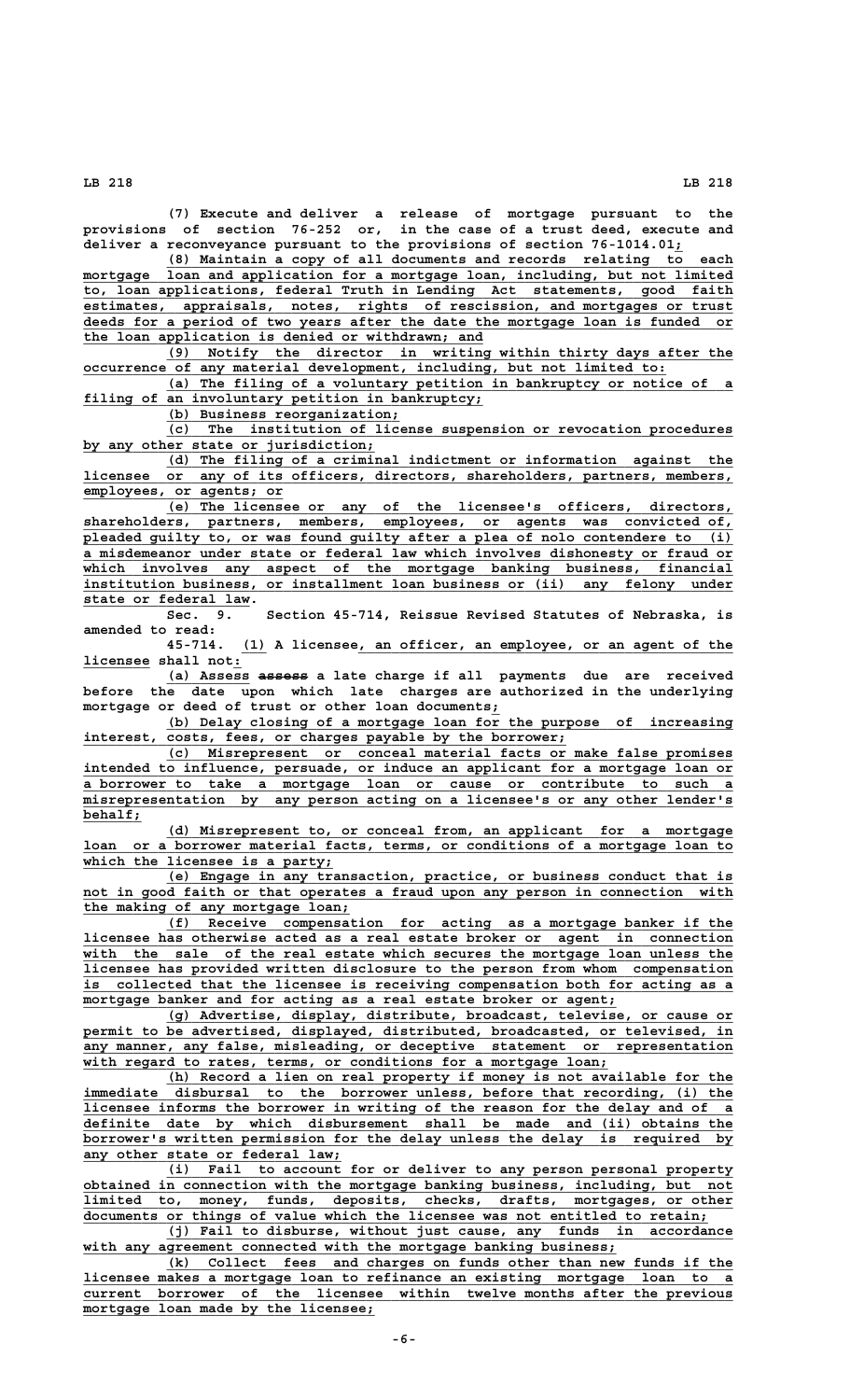**\_\_\_\_\_\_\_\_\_\_\_\_\_\_\_\_\_\_\_\_\_\_\_\_\_\_\_\_\_\_\_\_\_\_\_\_\_\_\_\_\_\_\_\_\_\_\_\_\_\_\_\_\_\_\_\_\_\_\_\_\_\_\_\_\_\_\_\_ (l) Assess any fees against the borrower other than those which are \_\_\_\_\_\_\_\_\_\_\_\_\_\_\_\_\_\_\_\_\_\_\_\_\_\_\_\_\_\_\_\_\_\_\_\_\_\_\_\_\_\_\_\_\_\_\_\_\_\_\_\_\_\_\_\_\_\_\_\_\_\_\_\_\_\_\_\_\_\_\_\_\_\_\_\_\_\_ reasonable and necessary, including actual charges incurred in connection with \_\_\_\_\_\_\_\_\_\_\_\_\_\_\_\_\_\_\_\_\_\_\_\_\_\_\_\_\_\_\_\_\_\_\_\_\_\_\_\_\_\_\_\_\_\_\_\_\_\_\_\_\_\_\_\_\_\_\_\_\_\_\_\_\_\_\_\_\_\_\_\_\_\_\_\_\_\_ the making, closing, disbursing, servicing, extending, transferring, or \_\_\_\_\_\_\_\_\_\_\_\_\_\_\_\_\_\_\_\_\_\_\_\_\_\_\_\_\_\_\_\_\_\_\_\_\_\_\_\_\_\_\_\_\_\_\_\_\_\_\_\_\_\_\_\_\_\_\_\_\_\_\_\_\_\_\_\_\_\_\_\_\_\_\_\_\_\_ renewing of a loan, including, but not limited to, (i) prepayment charges, \_\_\_\_\_\_\_\_\_\_\_\_\_\_\_\_\_\_\_\_\_\_\_\_\_\_\_\_\_\_\_\_\_\_\_\_\_\_\_\_\_\_\_\_\_\_\_\_\_\_\_\_\_\_\_\_\_\_\_\_\_\_\_\_\_\_\_\_\_\_\_\_\_\_\_\_\_\_ (ii) delinquency charges, (iii) premiums for hazard, private mortgage, \_\_\_\_\_\_\_\_\_\_\_\_\_\_\_\_\_\_\_\_\_\_\_\_\_\_\_\_\_\_\_\_\_\_\_\_\_\_\_\_\_\_\_\_\_\_\_\_\_\_\_\_\_\_\_\_\_\_\_\_\_\_\_\_\_\_\_\_\_\_\_\_\_\_\_\_\_\_ disability, life, or title insurance, (iv) fees for escrow services, appraisal \_\_\_\_\_\_\_\_\_\_\_\_\_\_\_\_\_\_\_\_\_\_\_\_\_\_\_\_\_\_\_\_\_\_\_\_\_\_\_\_\_\_\_\_\_\_\_\_\_\_\_\_\_\_\_\_\_\_\_\_\_\_\_\_\_\_\_\_\_\_\_\_\_\_\_\_\_\_ services, abstracting services, title services, surveys, inspections, credit \_\_\_\_\_\_\_\_\_\_\_\_\_\_\_\_\_\_\_\_\_\_\_\_\_\_\_\_\_\_\_\_\_\_\_\_\_\_\_\_\_\_\_\_\_\_\_\_\_\_\_\_\_\_\_\_\_\_\_\_\_\_\_\_\_\_\_\_\_\_\_\_\_\_\_\_\_\_ reports, notary services, and recording of documents, (v) origination fees, \_\_\_\_\_\_\_\_\_\_\_\_\_\_\_\_\_\_\_\_\_\_\_\_\_\_\_\_\_\_\_\_\_\_\_\_\_\_\_\_\_\_\_\_\_\_\_\_\_\_\_\_\_\_\_\_\_\_\_\_\_\_\_\_\_\_\_\_\_\_\_\_\_\_\_\_\_\_ (vi) interest on interest after default, and (vii) costs and charges incurred \_\_\_\_\_\_\_\_\_\_\_\_\_\_\_\_\_\_\_\_\_\_\_\_\_\_\_\_\_\_\_\_\_\_\_\_\_\_\_\_\_\_\_\_\_\_\_\_\_\_\_\_\_\_\_\_\_\_\_\_\_\_\_\_\_\_\_\_\_\_\_\_\_\_\_\_\_\_ for determining qualification for the loan proceeds and disbursement of the**

 **loan proceeds; \_\_\_\_\_\_\_\_\_\_\_\_\_\_**  $\overline{(m)}$  Allow the borrower to finance, directly or indirectly, (i) any  **\_\_\_\_\_\_\_\_\_\_\_\_\_\_\_\_\_\_\_\_\_\_\_\_\_\_\_\_\_\_\_\_\_\_\_\_\_\_\_\_\_\_\_\_\_\_\_\_\_\_\_\_\_\_\_\_\_\_\_\_\_\_\_\_\_\_\_\_\_\_\_\_\_\_\_\_\_\_ credit life, credit accident, credit health, credit personal property, or \_\_\_\_\_\_\_\_\_\_\_\_\_\_\_\_\_\_\_\_\_\_\_\_\_\_\_\_\_\_\_\_\_\_\_\_\_\_\_\_\_\_\_\_\_\_\_\_\_\_\_\_\_\_\_\_\_\_\_\_\_\_\_\_\_\_\_\_\_\_\_\_\_\_\_\_\_\_ credit loss-of-income insurance or debt suspension coverage or debt \_\_\_\_\_\_\_\_\_\_\_\_\_\_\_\_\_\_\_\_\_\_\_\_\_\_\_\_\_\_\_\_\_\_\_\_\_\_\_\_\_\_\_\_\_\_\_\_\_\_\_\_\_\_\_\_\_\_\_\_\_\_\_\_\_\_\_\_\_\_\_\_\_\_\_\_\_\_ cancellation coverage, whether or not such coverage is insurance under \_\_\_\_\_\_\_\_\_\_\_\_\_\_\_\_\_\_\_\_\_\_\_\_\_\_\_\_\_\_\_\_\_\_\_\_\_\_\_\_\_\_\_\_\_\_\_\_\_\_\_\_\_\_\_\_\_\_\_\_\_\_\_\_\_\_\_\_\_\_\_\_\_\_\_\_\_\_ applicable law, that provides for cancellation of all or part of a borrower's \_\_\_\_\_\_\_\_\_\_\_\_\_\_\_\_\_\_\_\_\_\_\_\_\_\_\_\_\_\_\_\_\_\_\_\_\_\_\_\_\_\_\_\_\_\_\_\_\_\_\_\_\_\_\_\_\_\_\_\_\_\_\_\_\_\_\_\_\_\_\_\_\_\_\_\_\_\_ liability in the event of loss of life, health, personal property, or income** or in the case of accident written in connection with a mortgage loan or (ii) any life, accident, health, or loss-of-income insurance without regard to the identity of the ultimate beneficiary of such insurance. For purposes of this<br>section, any premiums or charges calculated and paid on a periodic basis that  **\_\_\_\_\_\_\_\_\_\_\_\_\_\_\_\_\_\_\_\_\_\_\_\_\_\_\_\_\_\_\_\_\_\_\_\_\_\_\_\_\_\_\_\_\_\_\_\_\_\_\_\_\_\_\_\_\_\_\_\_\_\_\_\_\_\_\_\_\_\_\_\_\_\_\_\_\_\_ section, any premiums or charges calculated and paid on a periodic basis that** are not added to the principal of the loan shall not be considered financed  **\_\_\_\_\_\_\_\_\_\_\_\_\_\_\_\_\_\_\_\_\_\_\_\_\_\_\_\_\_\_\_\_\_\_\_\_\_\_\_ directly or indirectly by the creditor;**

 **\_\_\_\_\_\_\_\_\_\_\_\_\_\_\_\_\_\_\_\_\_\_\_\_\_\_\_\_\_\_\_\_\_\_\_\_\_\_\_\_\_\_\_\_\_\_\_\_\_\_\_\_\_\_\_\_\_\_\_\_\_\_\_\_\_\_\_\_ (n) Falsify any documentation relating to a mortgage loan or a \_\_\_\_\_\_\_\_\_\_\_\_\_\_\_\_\_\_\_\_\_\_\_\_\_\_\_\_\_ mortgage loan application; or**

 **\_\_\_\_\_\_\_\_\_\_\_\_\_\_\_\_\_\_\_\_\_\_\_\_\_\_\_\_\_\_\_\_\_\_\_\_\_\_\_\_\_\_\_\_\_\_\_\_\_\_\_\_\_\_\_\_\_\_\_\_\_\_\_\_\_\_\_\_ (o) Recommend or encourage default on an existing loan or other debt** prior to and in connection with the closing or planned closing of a mortgage  **\_\_\_\_\_\_\_\_\_\_\_\_\_\_\_\_\_\_\_\_\_\_\_\_\_\_\_\_\_\_\_\_\_\_\_\_\_\_\_\_\_\_\_\_\_\_\_\_\_\_\_\_\_\_\_\_\_\_\_\_\_\_\_\_\_\_\_\_\_ loan that refinances all or any portion of such existing loan or debt.**

 **\_\_\_\_\_\_\_\_\_\_\_\_\_\_\_\_\_\_\_\_\_\_\_\_\_\_\_\_\_\_\_\_\_\_\_\_\_\_\_\_\_\_\_\_\_\_\_\_\_\_\_\_\_\_\_\_\_\_\_\_\_\_\_\_\_\_\_\_ (2) Any person who violates any provision of subsection (1) of this \_\_\_\_\_\_\_\_\_\_\_\_\_\_\_\_\_\_\_\_\_\_\_\_\_\_\_\_\_\_\_\_\_\_\_\_\_\_\_\_\_\_\_\_\_ section is guilty of a Class III misdemeanor.**

 **\_\_\_\_\_\_\_\_\_\_\_\_\_\_\_\_\_\_\_\_\_\_\_\_\_\_\_\_\_\_\_\_\_\_\_\_\_\_\_\_\_\_\_\_\_\_\_\_\_\_\_\_\_\_\_\_\_\_\_\_\_\_\_\_\_\_\_\_ (3) Any person who violates any provision of subsection (1) of this \_\_\_\_\_\_\_\_\_\_\_\_\_\_\_\_\_\_\_\_\_\_\_\_\_\_\_\_\_\_\_\_\_\_\_\_\_\_\_\_\_\_\_\_\_\_\_\_\_\_\_\_\_\_\_\_\_\_\_\_\_\_\_\_\_\_\_\_\_\_\_\_\_\_\_\_\_\_ section is liable to the applicant for a mortgage loan or to the borrower for \_\_\_\_\_\_\_\_\_\_\_\_\_\_\_\_\_\_\_\_\_\_\_\_\_\_\_\_\_\_\_\_\_\_\_\_\_\_\_\_\_\_\_\_\_\_\_\_\_\_\_\_\_\_\_\_\_\_\_\_\_\_\_\_\_\_\_\_\_\_\_\_\_\_\_\_\_\_ the fees, costs, and charges incurred in connection with obtaining or \_\_\_\_\_\_\_\_\_\_\_\_\_\_\_\_\_\_\_\_\_\_\_\_\_\_\_\_\_\_\_\_\_\_\_\_\_\_\_\_\_\_\_\_\_\_\_\_\_\_\_\_\_\_\_\_\_\_\_\_\_\_\_\_\_\_\_\_\_\_\_\_\_\_\_\_\_\_ attempting to obtain the mortgage loan, damages resulting from such violation,** interest on the damage from the date of the violation, and court costs,  **\_\_\_\_\_\_\_\_\_\_\_\_\_\_\_\_\_\_\_\_\_\_\_\_\_\_\_\_\_\_\_\_\_\_\_\_\_ including reasonable attorney's fees.**

**Sec. 10. Section 45-715, Reissue Revised Statutes of Nebraska, is amended to read:**

**45-715. (1) The department shall be responsible for the administration and enforcement of the Mortgage Bankers Registration and Licensing Act.**

**(2) The department may adopt and promulgate such rules and regulations as it may deem necessary in the administration of the act and not inconsistent with the act. The department shall make a good faith effort to provide a copy of the notice of hearing as required by section 84-907 in a \_\_\_\_\_\_\_\_\_\_\_\_\_\_\_\_\_\_\_\_\_\_\_\_\_\_\_\_\_\_\_\_\_\_\_\_\_\_\_\_\_ timely manner to all licensees. Such notice may be sent electronically to licensees. \_\_\_\_\_\_\_\_\_\_**

**Sec. 11. Section 45-716, Reissue Revised Statutes of Nebraska, is amended to read:**

**45-716. (1) All fees, charges, and costs collected by the department pursuant to the Mortgage Bankers Registration and Licensing Act shall be remitted to the State Treasurer for credit to the Financial** Institution Assessment Cash Fund pursuant to sections 8-601 and 8-602. Any money in the Mortgage Bankers Cash Fund on September 9, 1995, shall be transferred to the Financial Institution Assessment Cash Fund on such date.

**(2) All fines collected by the department pursuant to the Mortgage Bankers Registration and Licensing Act shall be remitted to the State Treasurer for credit to the permanent school fund.**

**Sec. 12. Section 45-717.01, Reissue Revised Statutes of Nebraska, is amended to read:**

 **\_\_\_\_\_\_\_\_\_\_\_\_\_\_\_\_\_\_\_\_\_\_\_\_\_\_\_\_\_\_\_\_\_\_\_\_\_\_\_\_\_\_\_\_\_\_\_\_\_ 45-717.01. (1) The director may, following a hearing under the \_\_\_\_\_\_\_\_\_\_\_\_\_\_\_\_\_\_\_\_\_\_\_\_\_\_\_\_\_\_\_\_\_\_\_\_\_\_\_\_\_\_\_\_\_\_\_\_\_\_\_\_\_\_\_\_\_\_\_\_\_\_\_\_\_\_\_\_\_\_\_\_\_\_\_\_\_\_ Administrative Procedure Act, impose an administrative fine against any \_\_\_\_\_\_\_\_\_\_\_\_\_\_\_\_\_\_\_\_\_\_\_\_\_\_\_\_\_\_\_\_\_\_\_\_\_\_\_\_\_\_\_\_\_\_\_\_\_\_\_\_\_\_\_\_\_\_\_\_\_\_\_\_\_\_\_\_\_\_\_\_\_\_\_\_\_\_ officer, director, shareholder, partner, or member of a licensee, if the \_\_\_\_\_\_\_\_\_\_\_\_\_\_\_\_\_\_\_\_\_\_\_\_\_\_\_\_\_\_\_\_\_\_\_\_\_\_\_\_\_\_\_\_\_\_\_\_\_\_\_\_\_\_\_\_\_\_\_\_\_\_\_\_\_\_\_\_\_\_\_\_\_\_\_\_\_\_ director finds the licensee or any such person participated in or had \_\_\_\_\_\_\_\_\_\_\_\_\_\_\_\_\_\_\_\_\_\_\_\_\_\_\_\_\_\_\_\_\_\_\_\_\_\_\_\_\_\_\_\_\_\_\_\_\_\_\_\_\_\_\_\_\_\_\_\_\_\_\_\_\_\_\_\_\_\_\_\_\_\_\_\_\_\_ knowledge of any act prohibited by sections 45-707, 45-711, and 45-714 or \_\_\_\_\_\_\_\_\_\_\_\_\_\_\_\_\_\_\_\_\_\_\_\_\_\_\_\_\_\_\_\_\_\_\_\_\_\_\_\_\_\_\_\_\_\_\_\_\_\_\_\_\_\_\_\_\_\_\_\_\_\_\_\_\_\_\_\_\_\_\_\_\_\_\_\_\_\_ otherwise violated the Mortgage Bankers Registration and Licensing Act. Such \_\_\_\_\_\_\_\_\_\_\_\_\_\_\_\_\_\_\_\_\_\_\_\_\_\_\_\_\_\_\_\_\_\_\_\_\_\_\_\_\_\_\_\_\_\_\_\_\_\_\_\_\_\_\_\_\_\_\_\_\_\_\_\_\_\_\_\_\_\_\_\_\_\_\_\_\_\_ administrative fine shall be in addition to or separate from any fine imposed \_\_\_\_\_\_\_\_\_\_\_\_\_\_\_\_\_\_\_\_\_\_\_\_\_\_\_\_\_\_\_\_\_\_\_\_\_\_\_\_\_\_\_\_\_\_ against a licensee pursuant to section 45-707.**

 **\_\_\_ (2) If the director finds, after notice and hearing in accordance with the Administrative Procedure Act, that any person has knowingly committed \_\_\_\_\_\_\_\_\_\_\_\_\_\_\_\_\_\_\_ \_\_\_\_\_\_\_\_\_\_\_\_\_\_\_\_\_\_\_\_\_\_\_\_\_\_\_\_\_\_\_\_\_\_\_\_\_\_\_\_\_\_\_\_\_\_\_\_\_\_\_\_\_\_\_\_ any act prohibited by section 45-707 or otherwise violated the Mortgage Bankers Registration and Licensing Act, the director may order such person to**

 **-7-**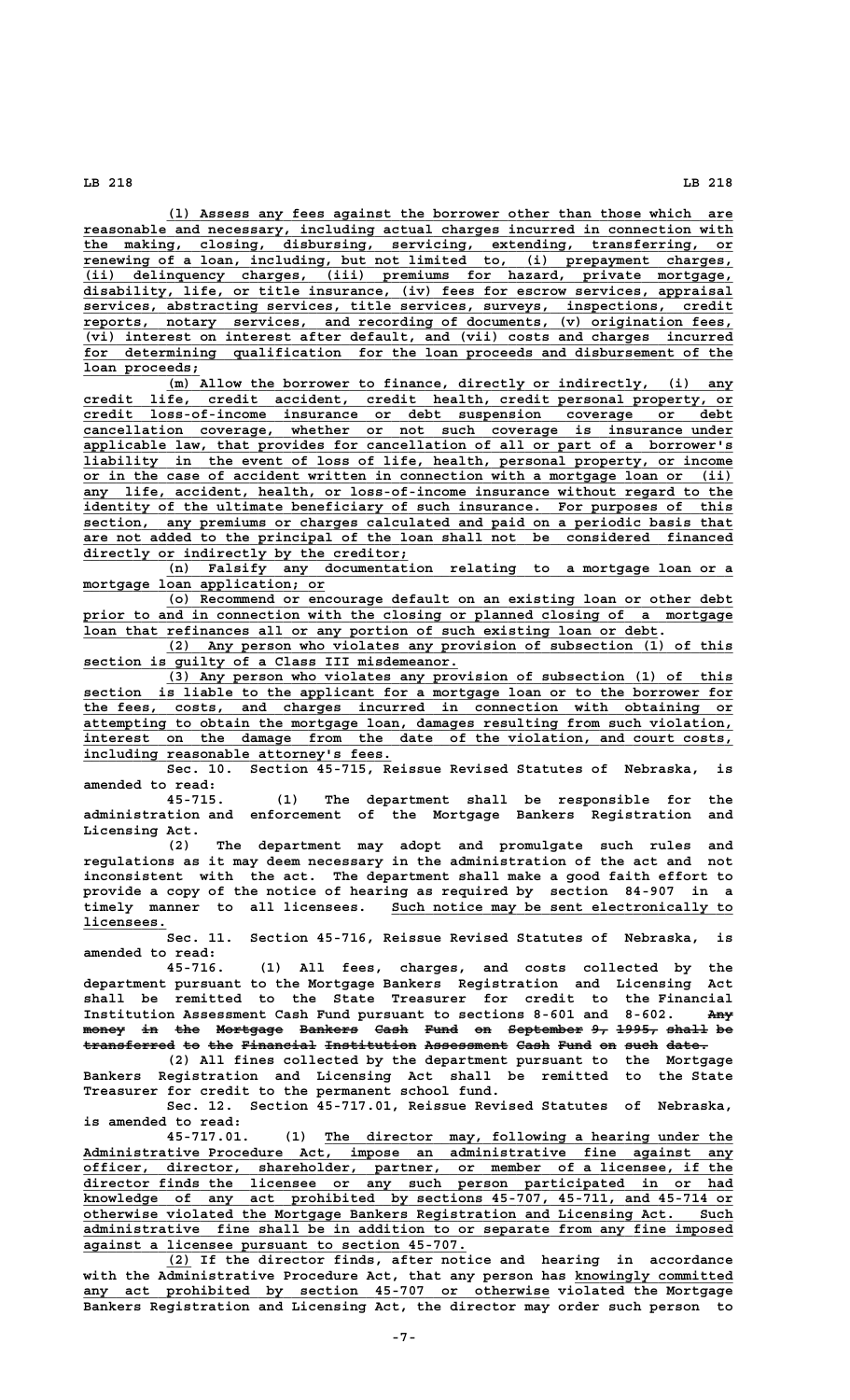**pay (a) an administrative fine of not more than one thousand dollars for each separate violation and (b) the costs of investigation.**

 **\_\_\_ ——— (3) (2) If a person fails to pay an administrative fine and the** costs of investigation ordered pursuant to subsection  $\{1\}$  of this section, a **lien in the amount of such fine and costs may be imposed upon all assets and property of such person in this state and may be recovered in a civil action by the director. The lien shall attach to the real property of such person when notice of the lien is filed and indexed against the real property in the office of the register of deeds in the county where the real property is located. The lien shall attach to any other property of such person when notice of the lien is filed against the property in the manner prescribed by law. Failure of the person to pay such fine and costs shall constitute a separate violation of the act.**

**Sec. 13. Section 45-1007, Revised Statutes Supplement, 2002, is amended to read:**

 **\_\_\_\_\_\_\_\_\_\_\_\_\_\_\_\_\_\_\_\_\_\_\_\_\_\_\_\_\_\_\_\_\_\_\_\_\_\_\_\_\_\_\_\_\_\_\_\_\_\_\_\_\_\_\_ — 45-1007. (1) Except as otherwise provided in this section, a A license shall not be issued until the applicant gives to the department a bond** in the penal sum of  $\text{two}$  fifty thousand dollars to be executed by the applicant and a surety company approved by the director authorized to do business in the State of Nebraska, conditioned for the faithful performance by the applicant, **as a licensee, of the duties and obligations pertaining to the business of lending money and the prompt payment of any judgment recovered against the applicant, as a licensee, under the Nebraska Installment Loan Act.**

 **\_\_\_\_\_\_\_\_\_\_\_\_\_\_\_\_\_\_\_\_\_\_\_\_\_\_\_\_\_\_\_\_\_\_\_\_\_\_\_\_\_\_\_\_\_\_\_\_\_\_\_\_\_\_\_\_\_\_\_\_\_\_\_\_\_\_\_\_ (2) A person licensed prior to the effective date of this act shall \_\_\_\_\_\_\_\_\_\_\_\_\_\_\_\_\_\_\_\_\_\_\_\_\_\_\_\_\_\_\_\_\_\_\_\_\_\_\_\_\_\_\_\_\_\_\_\_\_\_\_\_\_\_\_\_\_\_\_\_\_\_\_\_\_\_\_\_\_\_\_\_\_\_\_\_\_\_ maintain a bond as set forth in subsection (1) of this section, except that \_\_\_\_\_\_\_\_\_\_\_\_\_\_\_\_\_\_\_\_\_\_\_\_\_\_\_\_\_\_\_\_\_\_\_\_\_\_\_\_\_\_\_\_\_\_\_\_\_\_\_\_\_\_\_\_\_\_\_\_\_\_\_\_\_\_\_\_\_\_\_\_\_\_\_\_\_\_ the penal sum of such bond shall be two thousand dollars until March 1, 2004, \_\_\_\_\_\_\_\_\_\_\_\_\_\_\_\_\_\_\_\_\_\_\_\_\_\_\_\_\_\_\_\_\_\_\_\_\_\_\_\_\_\_\_\_\_\_\_\_\_\_\_\_\_\_\_\_\_\_\_\_ at which time the penal sum shall be fifty thousand dollars.**

**(3)** The required bond shall be renewed and refiled annually on or before March 1 of each year or a substitute bond shall remain in effect or the **licensee shall immediately cease making loans, and the license shall be**  canceled by the director. The bond, until renewed and refiled, shall remain  $in$  full force and effect.

**Sec. 14. Section 45-1024, Revised Statutes Supplement, 2002, is amended to read:**

**45-1024. (1) Except as provided in section 45-1025 and subsection (6) of this section, every licensee may make loans and may contract for and receive on such loans charges at a rate not exceeding twenty-four percent per annum on that part of the unpaid principal balance on any loan not in excess of one thousand dollars, and twenty-one percent per annum on any remainder of such unpaid principal balance. Charges on loans made under the Nebraska Installment Loan Act shall not be paid, deducted, or received in advance. The contracting for, charging of, or receiving of charges as provided for in subsection (2) of this section shall not be deemed to be the payment, deduction, or receipt of such charges in advance.**

**(2) When the loan contract requires repayment in substantially equal and consecutive monthly installments of principal and charges combined, the licensee may, at the time the loan is made, precompute the charges at the agreed rate on scheduled unpaid principal balances according to the terms of the contract and add such charges to the principal of the loan. Every payment may be applied to the combined total of principal and precomputed charges until the contract is fully paid. All payments made on account of any loan except for default and deferment charges shall be deemed to be applied to the unpaid installments in the order in which they are due. The portion of the precomputed charges applicable to any particular month of the contract, as originally scheduled or following a deferment, shall be that proportion of such precomputed charges, excluding any adjustment made for a first installment period of more than one month and any adjustment made for deferment, which the balance of the contract scheduled to be outstanding during such month bears to the sum of all monthly balances originally scheduled to be outstanding by the contract. This section shall not limit or restrict the manner of calculating charges, whether by way of add-on, single annual rate, or otherwise, if the rate of charges does not exceed that permitted by this section. Charges may be contracted for and earned at a single annual rate, except that the total charges from such rate shall not be greater than the total charges from the several rates otherwise applicable to the different portions of the unpaid balance according to subsection (1) of this section. All loan contracts made pursuant to this subsection are subject to the following adjustments:**

**(a) Notwithstanding the requirement for substantially equal and consecutive monthly installments, the first installment period may exceed one month by as much as fifteen days and the charges for each day exceeding one month shall be one-thirtieth of the charges which would be applicable to a**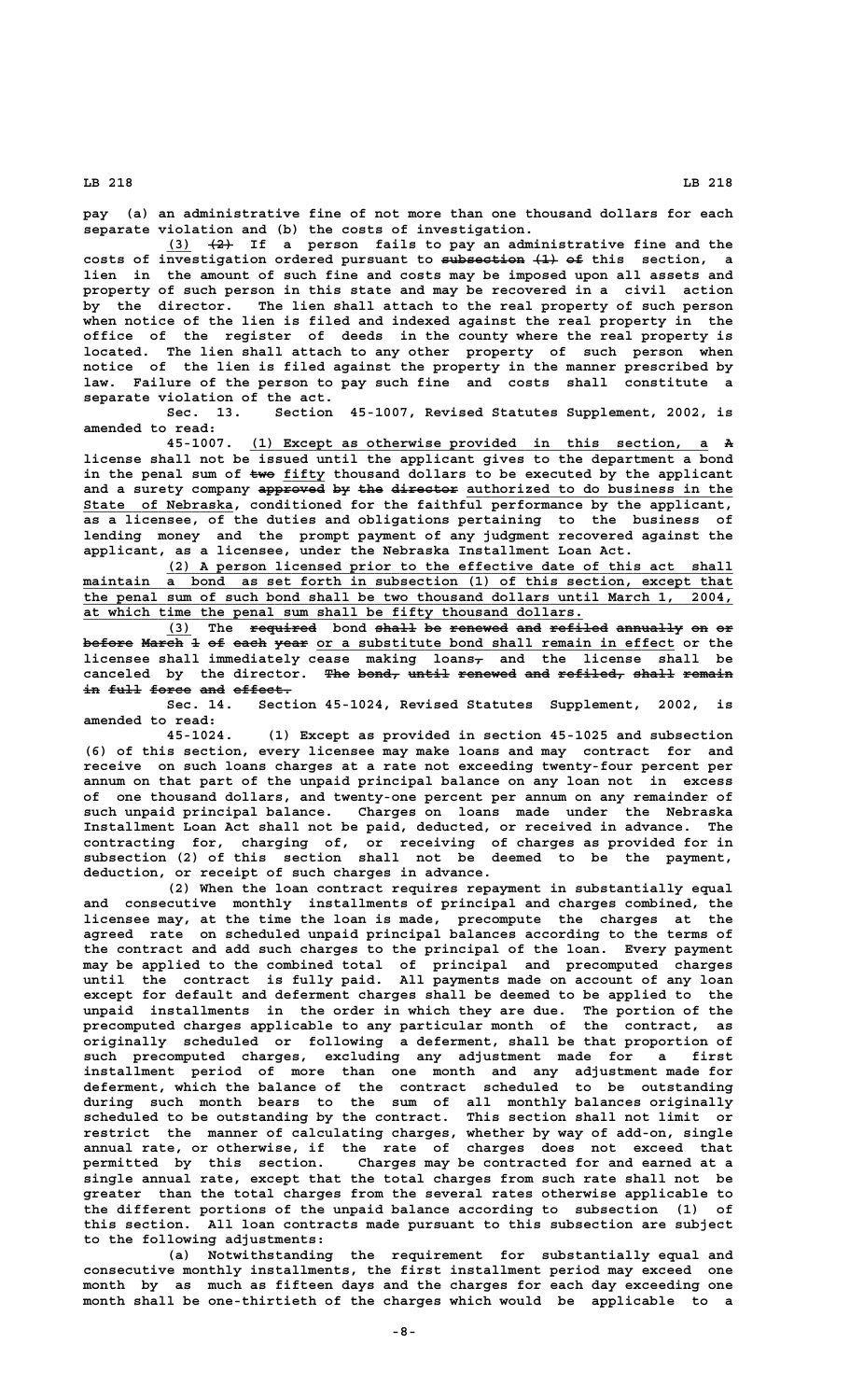**first installment period of one month. The charge for extra days in the first installment period may be added to the first installment and such charges for such extra days shall be excluded in computing any rebate;**

**(b) If prepayment in full by cash, a new loan, or otherwise occurs before the first installment due date, the charges shall be recomputed at the rate of charges contracted for in accordance with subsection (1) or (2) of this section upon the actual unpaid principal balances of the loan for the actual time outstanding by applying the payment, or payments, first to charges at the agreed rate and the remainder to the principal. The amount of charges so computed shall be retained in lieu of all precomputed charges;**

**(c) If a contract is prepaid in full by cash, a new loan, or otherwise after the first installment due date, the borrower shall receive a rebate of an amount which is not less than the amount obtained by applying to the unpaid principal balances as originally scheduled or, if deferred, as deferred, for the period following prepayment, according to the actuarial method, the rate of charge contracted for in accordance with subsection (1) or (2) of this section. The licensee may round the rate of charge to the nearest one-half of one percent if such procedure is not consistently used to obtain a greater yield than would otherwise be permitted. Any default and deferment charges which are due and unpaid may be deducted from any rebate. No rebate shall be required for any partial prepayment. No rebate of less than one dollar need be made. Acceleration of the maturity of the contract shall not in itself require a rebate. If judgment is obtained before the final installment date, the contract balance shall be reduced by the rebate which would be required for prepayment in full as of the date judgment is obtained;**

**(d) If any installment on a precomputed or interest bearing loan is unpaid in full for ten or more consecutive days, Sundays and holidays included, after it is due, the licensee may charge and collect a default charge not exceeding an amount equal to five percent of such installment. If any installment payment is made by a check, draft, or similar signed order which is not honored because of insufficient funds, no account, or any other reason except an error of a third party to the loan contract, the licensee may charge and collect a fifteen-dollar bad check charge. Such default or bad check charges may be collected when due or at any time thereafter;**

**(e) If, as of an installment due date, the payment date of all wholly unpaid installments is deferred one or more full months and the maturity of the contract is extended for a corresponding period, the licensee may charge and collect a deferment charge not exceeding the charge applicable to the first of the installments deferred, multiplied by the number of months in the deferment period. The deferment period is that period during which no payment is made or required by reason of such deferment. The deferment charge may be collected at the time of deferment or at any time thereafter. The portion of the precomputed charges applicable to each deferred balance and installment period following the deferment period shall remain the same as that applicable to such balance and periods under the original loan contract. No installment on which a default charge has been collected, or on account of which any partial payment has been made, shall be deferred or included in the computation of the deferment charge unless such default charge or partial payment is refunded to the borrower or credited to the deferment charge. Any payment received at the time of deferment may be applied first to the deferment charge and the remainder, if any, applied to the unpaid balance of the contract, except that if such payment is sufficient to pay, in addition to the appropriate deferment charge, any installment which is in default and the applicable default charge, it shall be first so applied and any such installment shall not be deferred or subject to the deferment charge. If a loan is prepaid in full during the deferment period, the borrower shall receive, in addition to the required rebate, a rebate of that portion of the deferment charge applicable to any unexpired full month or months of such deferment period; and**

**(f) If two or more full installments are in default for one full month or more at any installment date and if the contract so provides, the licensee may reduce the contract balance by the rebate which would be required for prepayment in full as of such installment date and the amount remaining unpaid shall be deemed to be the unpaid principal balance and thereafter in lieu of charging, collecting, receiving, and applying charges as provided in this subsection, charges may be charged, collected, received, and applied at the agreed rate as otherwise provided by this section until the loan is fully paid.**

**(3) The charges, as referred to in subsection (1) of this section, shall not be compounded. The charging, collecting, and receiving of charges as provided in subsection (2) of this section shall not be deemed compounding. If part or all of the consideration for a loan contract is the unpaid**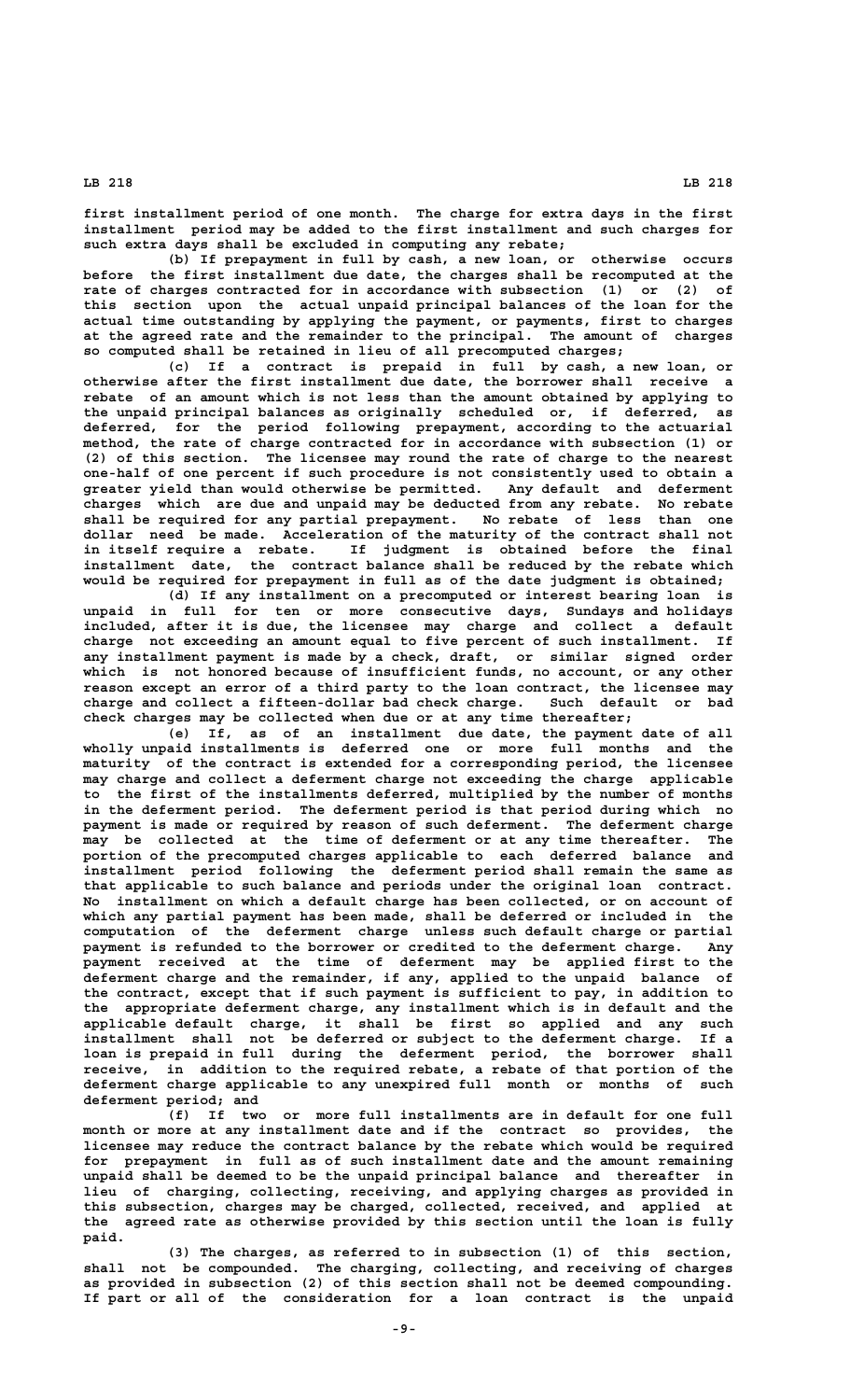**principal balance of a prior loan, then the principal amount payable under such loan contract may include any unpaid charges on the prior loan which have accrued within sixty days before the making of such loan contract and may include the balance remaining after giving the rebate required by subsection (2) of this section. Except as provided in subsection (2) of this section, charges shall (a) be computed and paid only as a percentage per month of the unpaid principal balance or portions thereof and (b) be computed on the basis of the number of days actually elapsed. For purposes of computing charges, whether at the maximum rate or less, a month shall be that period of time from any date in a month to the corresponding date in the next month but if there is no such corresponding date then to the last day of the next month, and a day shall be considered one-thirtieth of a month when computation is made for a fraction of a month.**

**(4) Except as provided in subsections (5) and (6) of this section, in addition to that provided for under the Nebraska Installment Loan Act, no further or other amount whatsoever shall be directly or indirectly charged, contracted for, or received. If any amount, in excess of the charges permitted, is charged, contracted for, or received, the loan contract shall not on that account be void, but the licensee shall have no right to collect or receive any interest or other charges whatsoever. If such interest or other charges have been collected or contracted for, the licensee shall refund to the borrower all interest and other charges collected and shall not collect any interest or other charges contracted for and thereafter due on the loan involved, as liquidated damages, and the licensee or its assignee, if found liable, shall pay the costs of any action relating thereto, including reasonable attorney's fees. No licensee shall be found liable under this subsection if the licensee shows by a preponderance of the evidence that the violation was not intentional and resulted from a bona fide error notwithstanding the maintenance of procedures reasonably adopted to avoid any such error.**

**(5) A borrower may be required to pay all reasonable expenses incurred in connection with the making, closing, disbursing, extending, readjusting, or renewing of loans. Such expenses may include abstracting, recording, releasing, and registration fees, premiums paid for nonfiling insurance, premiums paid on insurance policies covering tangible personal property securing the loan, title examinations, credit reports, survey, and taxes or charges imposed upon or in connection with the making and recording or releasing of any mortgage. Except as provided in subsection (6) of this section, a borrower may also be required to pay a nonrefundable loan origination fee not to exceed the lesser of five hundred dollars or an amount equal to seven percent of that part of the original principal balance of any loan not in excess of two thousand dollars and five percent on that part of the original principal balance in excess of two thousand dollars. Such reasonable initial charges may be collected from the borrower or included in the principal balance of the loan at the time the loan is made and shall not be considered interest or a charge for the use of the money loaned.**

**(6)(a) Loans secured solely by real estate that are not mortgage \_\_\_\_\_\_\_\_\_\_\_\_\_\_\_\_\_\_\_\_\_ \_\_\_\_\_\_\_\_\_\_\_\_\_\_\_\_\_\_\_\_\_\_\_\_\_\_\_\_\_\_\_\_\_\_\_\_ loans, as defined in section 45-702, shall not be subject to the limitations on the rate of interest provided in subsection (1) of this section or the limitations on the nonrefundable loan origination fee under subsection (5) of this section if (i) the principal amount of the loan is seven thousand five hundred dollars or more and (ii) the sum of the principal amount of the loan and the balances of all other liens against the property do not exceed one hundred percent of the appraised value of the property.**

**(b) An origination fee on such loan shall be computed only on the principal amount of the loan reduced by any portion of the principal that consists of the amount required to pay off another loan made under this subsection by the same licensee.**

**(c) A prepayment penalty on such loan shall be permitted only if (i) the maximum amount of the penalty to be assessed is stated in writing at the time the loan is made, (ii) the loan is prepaid in full within two years from the date of the loan, and (iii) the loan is prepaid with money other than the proceeds of another loan made by the same licensee. Such prepayment penalty shall not exceed six months interest on eighty percent of the original principal balance computed at the agreed rate of interest on the loan.**

**(d) A licensee making a loan pursuant to this subsection may obtain an interest in any fixtures attached to such real estate and any insurance proceeds payable in connection with such real estate or the loan.**

**(e) For purposes of this subsection, principal amount of the loan means the total sum owed by the borrower including, but not limited to, insurance premiums, loan origination fees, or any other amount that is** financed, except that for purposes of subdivision  $(6)$  (b) of this section<sub>1</sub> loan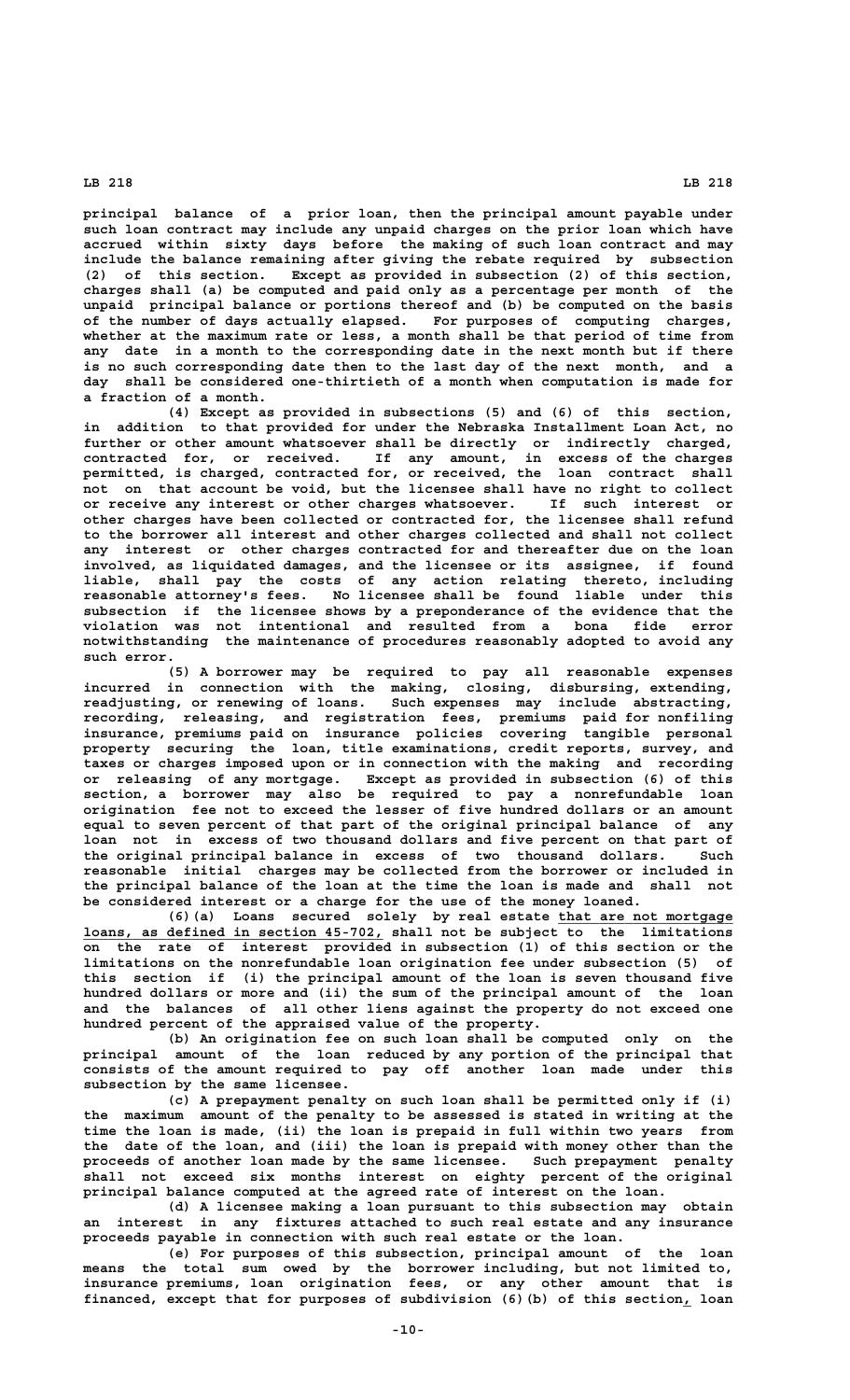**origination fees shall not be included in calculating the principal amount of the loan.**

**(7)(a) A licensee making a mortgage loan as defined in subdivision —————— — ———————— —————— — ———————— ———— —— ——————— —— ———————————**  $\{8\}$  of section 45-702 on real property as defined in subdivision  $\{10\}$  of such section shall comply with subdivisions  $(1)$ ,  $(2)$ ,  $(3)$ ,  $(4)$ ,  $(6)$ , and  $(7)$  of **section 45-711.** 

 $\overline{a}$  (b) A licensee making a loan pursuant to this subsection shall **establish and maintain a toll-free telephone number or accept collect ————————— ——— ———————— — ————————— ————————— —————— —— —————— —————— telephone calls to respond to inquiries from borrowers, if the licensee ————————— ————— —— ——————— —— ————————— ———— —————————— —— ——— ——————— services mortgage loans. If a licensee services mortgage loans, it shall ———————— ———————— —————— —— — ———————— ———————— ———————— —————— —— ————** continue to maintain a toll-free telephone number or accept collect calls to respond to inquiries from borrowers for a period of ninety days after the date the licensee ceased to service mortgage loans. A telephonic messaging service **which does not permit the borrower an option of personal contact with an ————— ———— ——— —————— ——— ———————— —— —————— —— ———————— ——————— ———— ——**  $\overline{\text{employee}}$ , agent, or contractor of the <del>licensee shall</del> not satisfy the **conditions of this subsection. —————————— —— ———— ———————————**

**Sec. 15. Section 45-1025, Revised Statutes Supplement, 2002, is amended to read:**

**45-1025. (1) Licensees may charge, contract for, or receive any amount or rate of interest permitted by section 45-101.03, 45-101.04, or 45-1024 upon any loan or upon any part or all of any aggregate indebtedness of** the same person. The Except as provided in subsection (2) of this section,  **\_\_\_ the charging, contracting for, or receiving of a rate of interest permitted by section 45-101.04 does not exempt the licensee from compliance with the Nebraska Installment Loan Act. , except for loans made pursuant to \_ — —————— ——— ————— ———— ———————— — subdivisions (4) and (11) of section 45-101.04. ———————————— ——— ——— ———— —— ——————— ——————————**

 **\_\_\_\_\_\_\_\_\_\_\_\_\_\_\_\_\_\_\_\_\_\_\_\_\_\_\_\_\_\_\_\_\_\_\_\_\_\_\_\_\_\_\_\_\_\_\_\_\_\_\_\_\_\_\_\_\_\_\_\_\_\_\_\_\_ (2)(a) Loans made by a licensee pursuant to subdivision (4) of \_\_\_\_\_\_\_\_\_\_\_\_\_\_\_\_\_\_\_\_\_\_\_\_\_\_\_\_\_\_\_\_\_\_\_\_\_\_\_\_\_\_\_\_\_\_\_\_\_\_\_\_\_\_\_\_\_\_\_\_\_\_\_\_\_\_\_\_\_\_\_\_\_\_\_\_\_\_ section 45-101.04 are not subject to the Nebraska Installment Loan Act if such \_\_\_\_\_\_\_\_\_\_\_\_\_\_\_\_\_\_\_\_\_\_\_\_\_\_\_\_\_\_\_\_\_\_\_\_\_\_\_\_\_\_\_\_\_\_\_\_\_\_\_\_\_\_\_\_\_\_\_\_\_\_\_\_\_\_\_\_\_\_\_\_ loans are not mortgage loans, as that term is defined in section 45-702.**

 **\_\_\_\_\_\_\_\_\_\_\_\_\_\_\_\_\_\_\_\_\_\_\_\_\_\_\_\_\_\_\_\_\_\_\_\_\_\_\_\_\_\_\_\_\_\_\_\_\_\_\_\_\_\_\_\_\_\_\_\_\_\_\_\_\_\_\_\_ (b) Loans made by a licensee pursuant to subdivision (11) of section \_\_\_\_\_\_\_\_\_\_\_\_\_\_\_\_\_\_\_\_\_\_\_\_\_\_\_\_\_\_\_\_\_\_\_\_\_\_\_\_\_\_\_\_\_\_\_\_\_\_\_\_\_\_\_\_\_\_\_\_\_\_\_\_\_\_\_\_\_\_\_\_\_\_\_\_\_\_ 45-101.04 which are mortgage loans, as that term is defined in section 45-702, \_\_\_\_\_\_\_\_\_\_\_\_\_\_\_\_\_\_\_\_\_\_\_\_\_\_\_\_\_\_\_\_\_\_\_\_\_\_\_\_\_\_\_\_\_\_\_\_\_\_\_\_\_\_\_\_\_\_\_\_\_\_\_\_\_\_\_\_\_\_\_\_\_\_\_\_\_\_ are not subject to the Nebraska Installment Loan Act. A licensee making \_\_\_\_\_\_\_\_\_\_\_\_\_\_\_\_\_\_\_\_\_\_\_\_\_\_\_\_\_\_\_\_\_\_\_\_\_\_\_\_\_\_\_\_\_\_\_\_\_\_\_\_\_\_\_\_\_\_\_\_\_\_\_\_\_\_\_\_\_\_\_\_\_\_\_\_\_\_ mortgage loans on real property, as that term is defined in section 45-702, \_\_\_\_\_\_\_\_\_\_\_\_\_\_\_\_\_\_\_\_\_\_\_\_\_\_\_\_\_\_\_\_\_\_\_\_\_\_\_\_\_\_\_\_\_\_\_\_\_\_\_\_\_\_\_\_\_\_\_\_\_\_\_\_\_\_\_\_\_\_\_\_\_\_\_\_\_\_ shall comply with and be subject to the Mortgage Bankers Registration and \_\_\_\_\_\_\_\_\_\_\_\_\_\_\_\_\_\_\_\_\_\_\_\_\_\_\_\_\_\_\_\_\_\_\_\_\_\_\_\_\_\_\_\_\_\_\_\_\_\_\_\_\_\_\_\_\_\_\_\_\_\_\_\_\_\_\_\_\_\_\_\_\_\_\_\_\_\_ Licensing Act with respect to such mortgage loans, except that the licensee \_\_\_\_\_\_\_\_\_\_\_\_\_\_\_\_\_\_\_\_\_\_\_\_\_\_\_\_\_\_\_\_\_\_\_\_\_\_\_\_\_\_\_\_\_\_\_\_\_\_\_\_\_\_\_\_\_\_\_\_\_\_\_\_\_\_\_\_\_\_\_\_\_\_\_\_\_\_ shall not be required to obtain a license under the Mortgage Bankers \_\_\_\_\_\_\_\_\_\_\_\_\_\_\_\_\_\_\_\_\_\_\_\_\_\_\_\_\_\_\_ Registration and Licensing Act.**

 **\_\_\_ (3) Except as provided in subdivision (2)(a) of section 45-1024, no licensee shall enter into any loan contract under the Nebraska Installment \_\_\_\_\_\_\_\_\_\_\_\_\_\_\_\_\_\_\_\_\_** Loan Act aet under which the borrower agrees to make any payment of principal **more than thirty-six calendar months from the date of making such contract when the principal balance is not more than three thousand dollars. Every loan contract precomputed pursuant to subsection (2) of section 45-1024 shall provide for repayment of principal and charges in installments which shall be payable at approximately equal periodic intervals of time and so arranged that no installment is substantially greater in amount than any preceding installment. When necessary in order to facilitate payment in accordance with the borrower's principal source of income or when the loan contract is not precomputed pursuant to subsection (2) of section 45-1024, the payment schedule may reduce or omit installment payments. Any loan contract made in violation of this section, either knowingly or without the exercise of due care to prevent the violation, shall not on that account be void, but the licensee has no right to collect or receive any interest or charges on such loan. If any interest or other charges have been collected or contracted for, the licensee shall refund to the borrower all interest and other charges collected and shall not collect thereafter any interest or other charges contracted for and thereafter due on the loan involved, as liquidated damages, and the licensee or its assignee, if found liable, shall pay the costs of any action relating thereto, including reasonable attorney's fees. No licensee shall be found liable under this subsection if the licensee shows by a preponderance of the evidence that the violation was not intentional and resulted from a bona fide error notwithstanding the maintenance of procedures reasonably adopted to avoid any such error.**

**Sec. 16. Section 45-1033, Revised Statutes Supplement, 2002, is amended to read:**

**45-1033. (1) The director may, following a hearing under the Administrative Procedure Act, suspend or revoke any license issued pursuant to** the Nebraska Installment Loan Act if the director finds<sub>: any of the</sub>  **following: ——————————**

**(a) The licensee has materially violated or demonstrated a continuing pattern of violating the Nebraska Installment Loan Act or rules and** regulations adopted and promulgated under the act, any order issued under the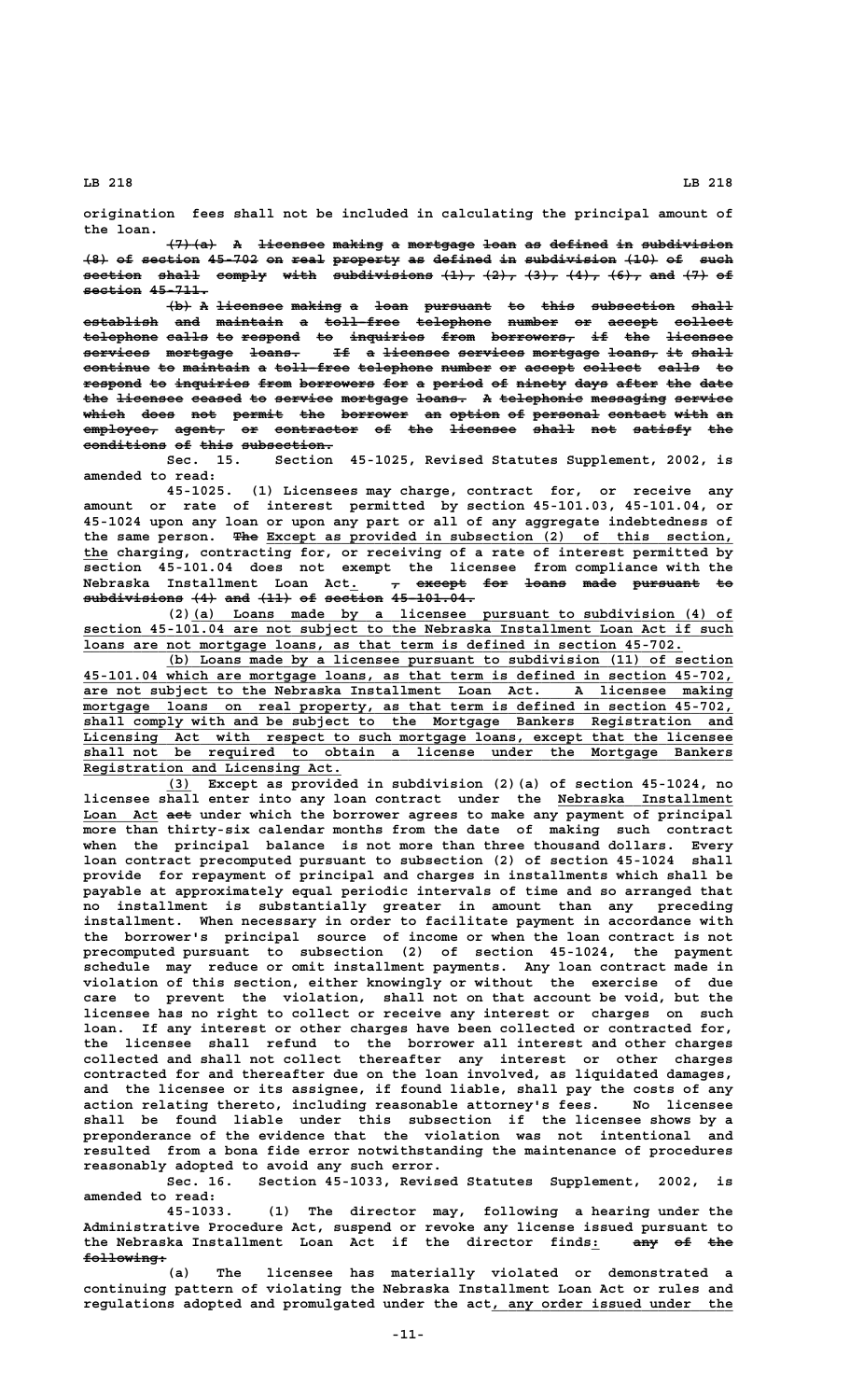**\_\_\_\_ act, or any other state or federal law applicable to the conduct of its business;**  $\overline{or}$ 

**(b) A fact or condition exists which, if it had existed at the time of the original application for the license, would have warranted the director \_ to deny the application;**

 **\_\_\_\_\_\_\_\_\_\_\_\_\_\_\_\_\_\_\_\_\_\_\_\_\_\_\_\_\_\_\_\_\_\_\_\_\_\_\_\_\_\_\_\_\_\_\_\_\_\_\_\_\_\_\_\_\_\_\_\_\_\_\_\_\_\_\_\_ (c) The licensee has violated a voluntary consent or compliance \_\_\_\_\_\_\_\_\_\_\_\_\_\_\_\_\_\_\_\_\_\_\_\_\_\_\_\_\_\_\_\_\_\_\_\_\_\_\_\_\_\_\_\_\_\_\_\_\_\_\_\_\_\_\_\_ agreement which had been entered into with the director;**

 **\_\_\_\_\_\_\_\_\_\_\_\_\_\_\_\_\_\_\_\_\_\_\_\_\_\_\_\_\_\_\_\_\_\_\_\_\_\_\_\_\_\_\_\_\_\_\_\_\_\_\_\_\_\_\_\_\_\_\_\_\_\_\_\_\_\_\_\_ (d) The licensee has knowingly provided or caused to be provided to \_\_\_\_\_\_\_\_\_\_\_\_\_\_\_\_\_\_\_\_\_\_\_\_\_\_\_\_\_\_\_\_\_\_\_\_\_\_\_\_\_\_\_\_\_\_\_\_\_\_\_\_\_\_\_\_\_\_\_\_\_\_\_\_\_\_\_\_\_\_\_\_\_\_\_\_\_\_ the director any false or fraudulent representation of a material fact or any \_\_\_\_\_\_\_\_\_\_\_\_\_\_\_\_\_\_\_\_\_\_\_\_\_\_\_\_\_\_\_\_\_\_\_\_\_\_\_\_\_\_\_\_\_\_\_\_\_\_\_\_\_\_\_\_\_\_\_\_\_\_\_\_\_\_\_\_\_\_\_\_\_\_\_\_\_\_ false or fraudulent financial statement or suppressed or withheld from the**  $\frac{d}{dx}$  director any information which, if submitted by the licensee, would have  $r$ esulted in denial of the license application;

 **\_\_\_\_\_\_\_\_\_\_\_\_\_\_\_\_\_\_\_\_\_\_\_\_\_\_\_\_\_\_\_\_\_\_\_\_\_\_\_\_\_\_\_\_\_\_\_\_\_\_\_\_\_\_\_\_\_\_\_\_\_\_\_\_\_\_\_\_ (e) The licensee has refused to permit an examination by the \_\_\_\_\_\_\_\_\_\_\_\_\_\_\_\_\_\_\_\_\_\_\_\_\_\_\_\_\_\_\_\_\_\_\_\_\_\_\_\_\_\_\_\_\_\_\_\_\_\_\_\_\_\_\_\_\_\_\_\_\_\_\_\_\_\_\_\_\_\_\_\_\_\_\_\_\_\_ director of the licensee's business, records, and accounts pursuant to \_\_\_\_\_\_\_\_\_\_\_\_\_\_\_\_\_\_\_\_\_\_\_\_\_\_\_\_\_\_\_\_\_\_\_\_\_\_\_\_\_\_\_\_\_\_\_\_\_\_\_\_\_\_\_\_\_\_\_\_\_\_\_\_\_\_\_\_\_\_\_\_\_\_\_\_\_\_ subsection (1) of section 45-1017 or refused or failed to comply with \_\_\_\_\_\_\_\_\_\_\_\_\_\_\_\_\_\_\_\_\_\_\_\_\_\_\_\_\_\_\_\_\_\_\_\_\_\_\_\_\_\_\_\_\_\_\_\_\_\_\_\_\_\_\_\_\_\_\_\_\_\_\_\_\_\_\_\_\_\_\_\_\_\_\_\_\_\_ subsection (2) of section 45-1017 or failed to make any report required under \_\_\_\_\_\_\_\_\_\_\_\_\_\_\_\_\_\_\_\_\_\_\_\_\_\_\_\_\_\_\_\_\_\_\_\_\_\_\_\_\_\_\_\_\_\_\_\_\_\_\_\_\_\_\_\_\_\_\_\_\_\_\_\_\_\_\_\_\_\_\_\_\_\_\_\_\_\_ section 45-1018. Each day the licensee continues in violation of this \_\_\_\_\_\_\_\_\_\_\_\_\_\_\_\_\_\_\_\_\_\_\_\_\_\_\_\_\_\_\_\_\_\_\_\_\_\_\_\_\_\_\_\_\_ subdivision constitutes a separate violation;**

> **\_\_\_\_\_\_\_\_\_\_\_\_\_\_\_\_\_\_\_\_\_\_\_\_\_\_\_\_\_\_\_\_\_\_\_\_\_\_\_\_\_\_\_\_\_\_\_\_\_\_\_\_\_\_\_\_\_\_\_\_\_\_\_\_\_\_\_\_ (f) The licensee has failed to maintain records as required by the**  $\frac{discrete}{in}$  following written notice. Each day the licensee continues in  **\_\_\_\_\_\_\_\_\_\_\_\_\_\_\_\_\_\_\_\_\_\_\_\_\_\_\_\_\_\_\_\_\_\_\_\_\_\_\_\_\_\_\_\_\_\_\_\_\_\_\_\_\_\_\_\_\_\_\_\_\_\_\_ violation of this subdivision constitutes a separate violation;**

> **\_\_\_\_\_\_\_\_\_\_\_\_\_\_\_\_\_\_\_\_\_\_\_\_\_\_\_\_\_\_\_\_\_\_\_\_\_\_\_\_\_\_\_\_\_\_\_\_\_\_\_\_\_\_\_\_\_\_\_\_\_\_\_\_\_\_\_\_ (g) The licensee knowingly has employed any individual or knowingly \_\_\_\_\_\_\_\_\_\_\_\_\_\_\_\_\_\_\_\_\_\_\_\_\_\_\_\_\_\_\_\_\_\_\_\_\_\_\_\_\_\_\_\_\_\_\_\_\_\_\_\_\_\_\_\_\_\_\_\_\_\_\_\_\_\_\_\_\_\_\_\_\_\_\_\_\_\_ has maintained a contractual relationship with any individual acting as an \_\_\_\_\_\_\_\_\_\_\_\_\_\_\_\_\_\_\_\_\_\_\_\_\_\_\_\_\_\_\_\_\_\_\_\_\_\_\_\_\_\_\_\_\_\_\_\_\_\_\_\_\_\_\_\_\_\_\_\_\_\_\_\_\_\_\_\_\_\_\_\_\_\_\_\_\_\_ agent, if such individual has been convicted of, pleaded guilty to, or was** found guilty after a plea of nolo contendere to (i) a misdemeanor under any state or federal law which involves dishonesty or fraud or which involves any  **\_\_\_\_\_\_\_\_\_\_\_\_\_\_\_\_\_\_\_\_\_\_\_\_\_\_\_\_\_\_\_\_\_\_\_\_\_\_\_\_\_\_\_\_\_\_\_\_\_\_\_\_\_\_\_\_\_\_\_\_\_\_\_\_\_\_\_\_\_\_\_\_\_\_\_\_\_\_ aspect of the mortgage banking business, financial institution business, or**  $\overline{\text{installment loan business or (ii) any fellow under state or federal law};}$

> **\_\_\_\_\_\_\_\_\_\_\_\_\_\_\_\_\_\_\_\_\_\_\_\_\_\_\_\_\_\_\_\_\_\_\_\_\_\_\_\_\_\_\_\_\_\_\_\_\_\_\_\_\_\_\_\_\_\_\_\_\_\_\_\_\_\_\_\_ (h) The licensee has violated the written restrictions or conditions \_\_\_\_\_\_\_\_\_\_\_\_\_\_\_\_\_\_\_\_\_\_\_\_\_\_\_\_\_\_\_\_\_\_\_\_\_\_ under which the license was issued; or**

 **\_\_\_\_\_\_\_\_\_\_\_\_\_\_\_\_\_\_\_\_\_\_\_\_\_\_\_\_\_\_\_\_\_\_\_\_\_\_\_\_\_\_\_\_\_\_\_\_\_\_\_\_\_\_\_\_\_\_\_\_\_\_\_\_\_\_\_\_ (i) The licensee, or if the licensee is a business entity, one of \_\_\_\_\_\_\_\_\_\_\_\_\_\_\_\_\_\_\_\_\_\_\_\_\_\_\_\_\_\_\_\_\_\_\_\_\_\_\_\_\_\_\_\_\_\_\_\_\_\_\_\_\_\_\_\_\_\_\_\_\_\_\_\_\_\_\_\_\_\_\_\_\_\_\_\_\_\_ the officers, directors, members, partners, or controlling shareholders, was** found guilty after a plea of nolo contendere to (i) a misdemeanor under any  **\_\_\_\_\_\_\_\_\_\_\_\_\_\_\_\_\_\_\_\_\_\_\_\_\_\_\_\_\_\_\_\_\_\_\_\_\_\_\_\_\_\_\_\_\_\_\_\_\_\_\_\_\_\_\_\_\_\_\_\_\_\_\_\_\_\_\_\_\_\_\_\_\_\_\_\_\_\_ state or federal law which involves dishonesty or fraud or which involves any \_\_\_\_\_\_\_\_\_\_\_\_\_\_\_\_\_\_\_\_\_\_\_\_\_\_\_\_\_\_\_\_\_\_\_\_\_\_\_\_\_\_\_\_\_\_\_\_\_\_\_\_\_\_\_\_\_\_\_\_\_\_\_\_\_\_\_\_\_\_\_\_\_\_\_\_\_\_ aspect of the mortgage banking business, financial institution business, or \_\_\_\_\_\_\_\_\_\_\_\_\_\_\_\_\_\_\_\_\_\_\_\_\_\_\_\_\_\_\_\_\_\_\_\_\_\_\_\_\_\_\_\_\_\_\_\_\_\_\_\_\_\_\_\_\_\_\_\_\_\_\_\_\_\_\_\_\_\_\_ installment loan business or (ii) any felony under state or federal law.**

**(2) Except as provided in this section, a license shall not be revoked or suspended except after notice and a hearing in accordance with the Administrative Procedure Act.**

**(3)(a) If a licensee fails to renew its license as required by section 45-1013 and does not voluntarily surrender the license pursuant to section 45-1032, the department may issue a notice of expiration of the license to the licensee in lieu of revocation proceedings.**

**(b) If a licensee fails to maintain a surety bond as required by section 45-1007, the department may issue a notice of cancellation of the license in lieu of revocation proceedings.**

**(4) Revocation, suspension, cancellation, or expiration of a license shall not impair or affect the obligation of a preexisting lawful contract between the licensee and any person, including a borrower.**

**(5) Revocation, suspension, cancellation, or expiration of a license shall not affect civil or criminal liability for acts committed before the revocation, suspension, cancellation, or expiration.**

**Sec. 17. Section 45-1066, Revised Statutes Supplement, 2002, is amended to read:**

 **——— \_\_\_ 45-1066. Subsection (2) (3) of section 45-1025 and sections 45-1031 and 45-1040 shall not apply to preauthorized loans.**

**Sec. 18. Section 76-252, Revised Statutes Supplement, 2002, is amended to read:**

**76-252. When the obligation secured by any mortgage has been satisfied, the mortgagee shall, upon receipt of a written request by the mortgagor or the mortgagor's successor in interest or designated representative or by a holder of a junior trust deed or junior mortgage, execute and deliver a release of mortgage in recordable form to the mortgagor or mortgagor's successor in interest or designated representative, as directed in the written request.**

**Any mortgagee who fails to deliver such a release within sixty days after receipt of such written request shall be liable to the mortgagor or the** mortgagor's successor in interest, as the case may be, for one five thousand **dollars or actual damages resulting from the failure, whichever is greater. In any action against the mortgagee pursuant to this section, the court shall** award, in addition to the foregoing amounts, the cost of suit court costs, **including reasonable attorney's fees, and may further order the mortgagee to**